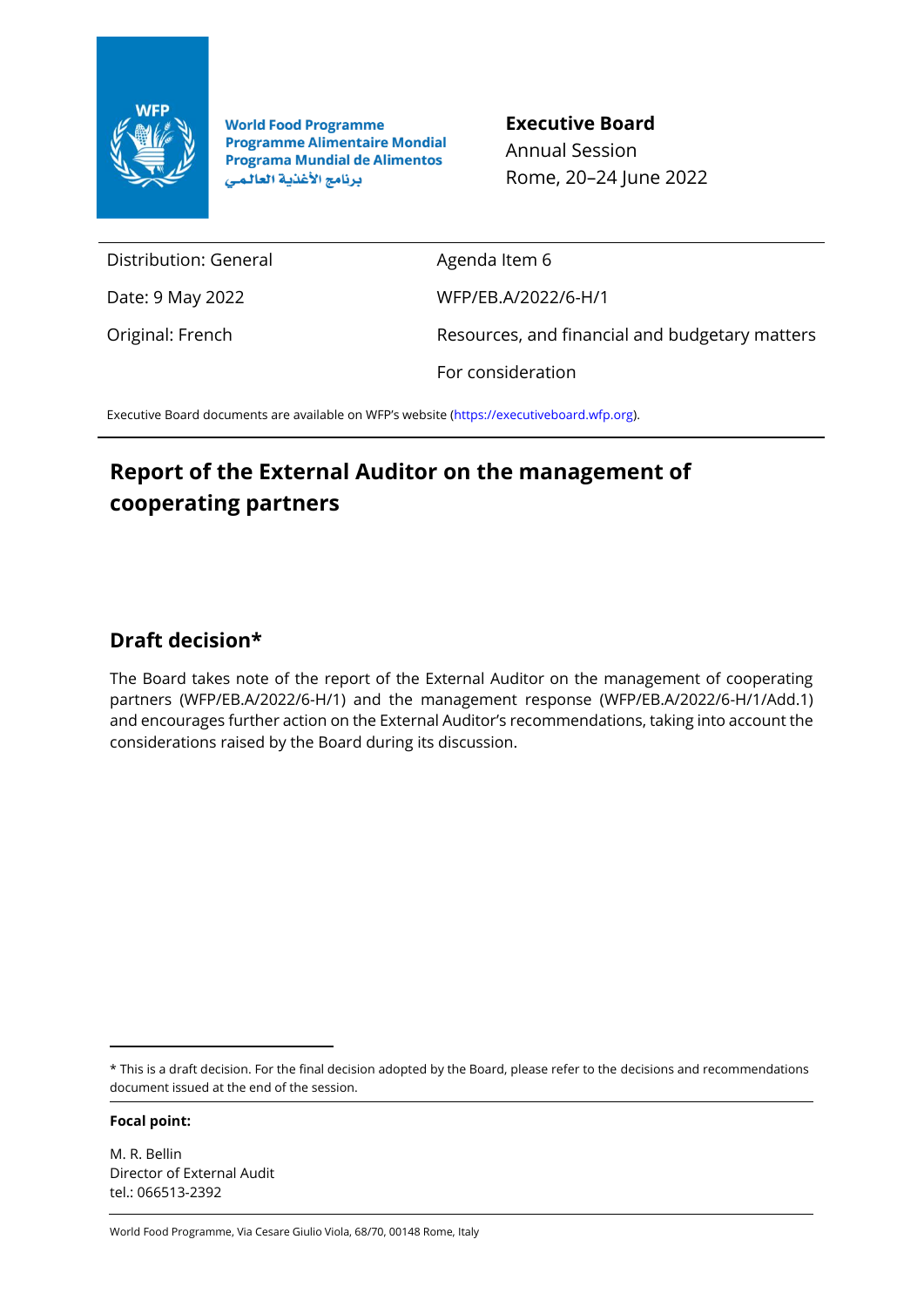

Cour des comptes FRANCE

# **EXTERNAL AUDIT OF THE WORLD FOOD PROGRAMME**

# AUDIT REPORT COOPERATING PARTNER MANAGEMENT

Financial year 2021

**COUR DES COMPTES REFERENCE: WFP-2022-3**

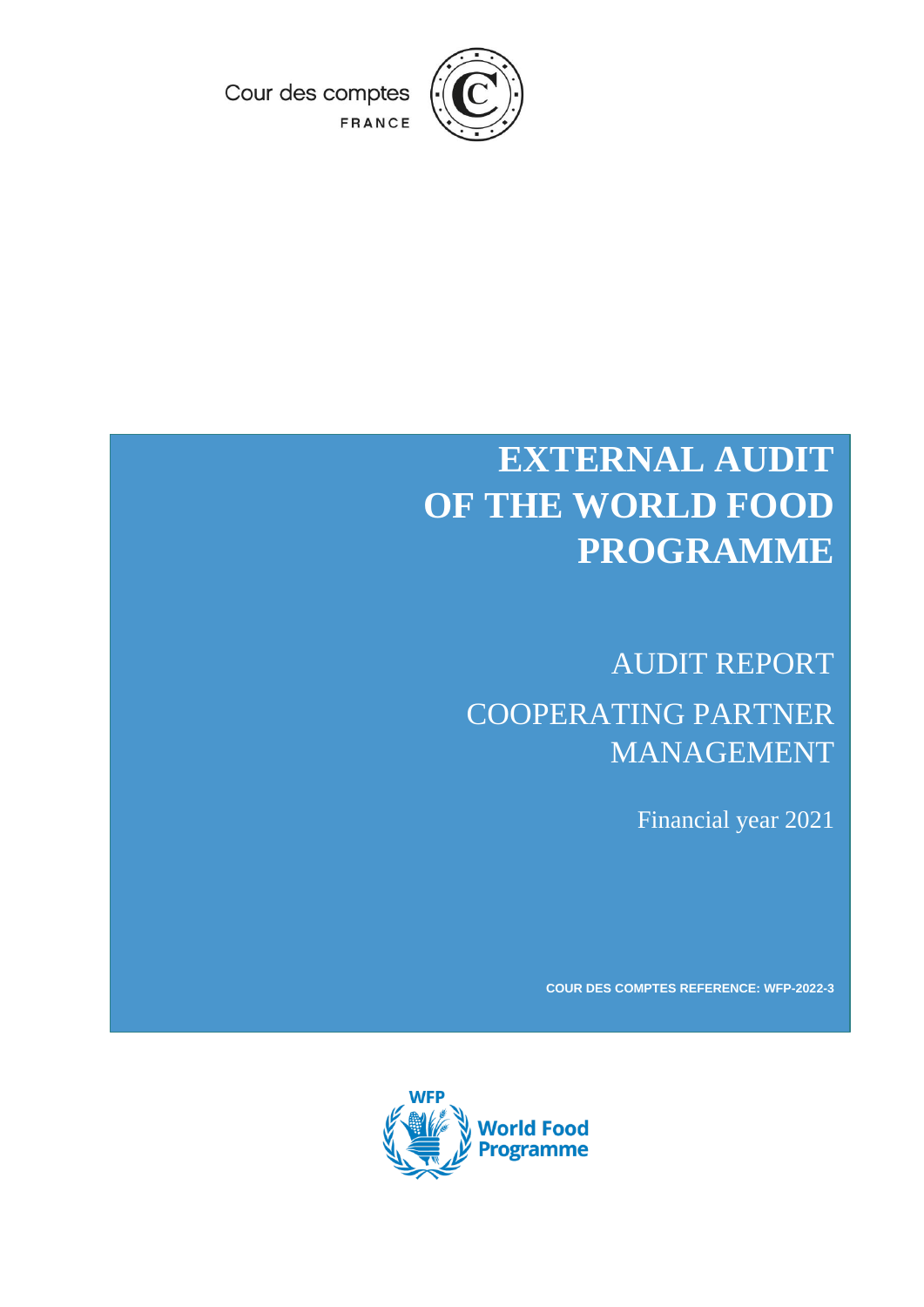# **TABLE OF CONTENTS**

| I.  |     |                                                                       |  |
|-----|-----|-----------------------------------------------------------------------|--|
| II. |     |                                                                       |  |
| Ш.  |     |                                                                       |  |
|     | 1.  |                                                                       |  |
|     | 2.  |                                                                       |  |
|     | 3.  |                                                                       |  |
|     | 4.  |                                                                       |  |
|     | 5.  |                                                                       |  |
|     | 6.  | The contractual instrument for the implementation of collaboration 20 |  |
|     | 7.  |                                                                       |  |
|     | 8.  |                                                                       |  |
|     | 9.  |                                                                       |  |
|     | 10. |                                                                       |  |
|     | 11. |                                                                       |  |
|     | 12. | Relaying information on cooperating partners to headquarters30        |  |
| IV. |     |                                                                       |  |
|     |     |                                                                       |  |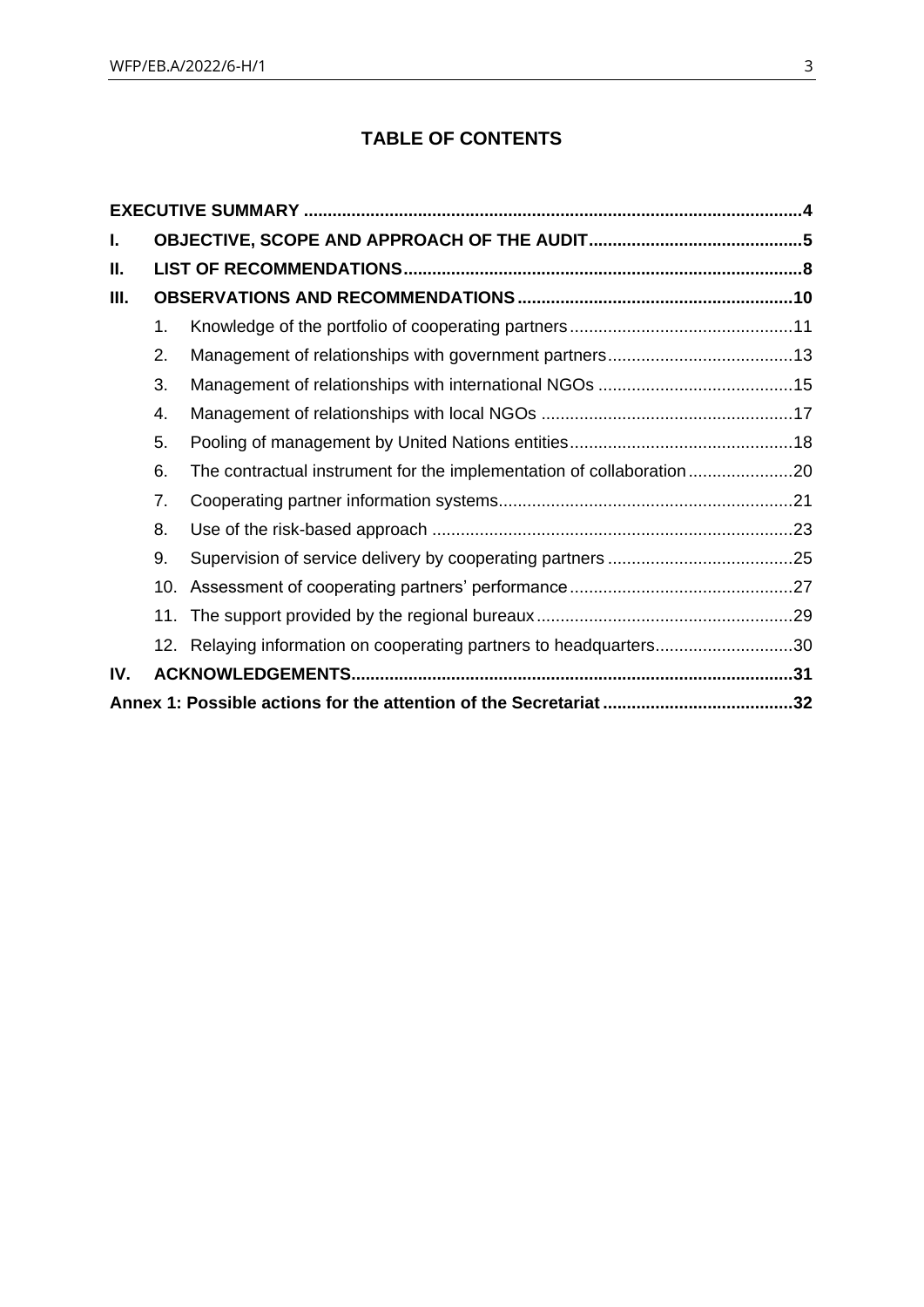# **EXECUTIVE SUMMARY**

<span id="page-3-0"></span>It is the policy of the World Food Programme (WFP) to use cooperating partners to implement its activities whenever possible. This report presents six main observations.

**1. Knowledge of the portfolio of cooperating partners must progress through the optimization of information systems.** Effective management of cooperating partners requires reliable data. As this information is distributed across several information technology tools, significant discrepancies remain between data from different sources. The concept of a cooperating partner and registration processes are insufficiently formalized at the field level to prevent disparities.

**2. Specific actions should be implemented for each category of cooperating partner.** The arrangements for the management of government partners, which are yet to be precisely enumerated, should converge with those established for private actors. International non-governmental organizations (NGOs), WFP's essential partners for half of all transfers, are subject to the same degree of control as local NGOs. However, as they can offer stronger guarantees, it should be possible to relax the requirements set out in the standard field-level agreement. Strengthening the capacity of local NGOs, which is part of the Grand Bargain, is not yet the subject of a specific strategy.

**3. Formal cooperation with other United Nations entities is still limited.** In most countries, WFP offices work in collaboration with other United Nations entities, and while they use the same partners there is generally no specific coordination in this area. Improved sharing of information on these partners, following the deployment of the United Nations Partner Portal, would help to identify reliable partners, reduce the risks associated with their engagement and reduce the administrative burden on country offices.

**4. The updating of the contractual framework must be continued in order to streamline the administrative process while providing long-term visibility to partners.** Contractual relations with partners are governed by templates established for NGOs that offer strong legal guarantees, while the situation for government partners still varies widely. The implementation of these agreements over a short time horizon (a few months) leads to administrative burdens and a lack of visibility, which is a concern for both country directors and partners.

**5. Monitoring and evaluation of partners' performance could be better achieved with greater involvement of regional bureaux.** The monitoring of partners' activity, which is effected mainly at the local level, is not yet done systematically, and very little use is made of its results to improve contractual relationships or resulting services. Corrective actions should include the definition of the specific responsibilities of the regional bureaux in overseeing country offices' partnership management obligations.

**6. Gaps remain in reporting on cooperating partners.** Whereas WFP's actions and operational results are closely monitored by management and clearly presented to the Executive Board, information on cooperating partners remains limited, both in the annual performance report and in the annual country reports. There are no reliable quantitative data regarding the main partners or the financial amounts transferred to them, although those data are quite widely available in the information systems.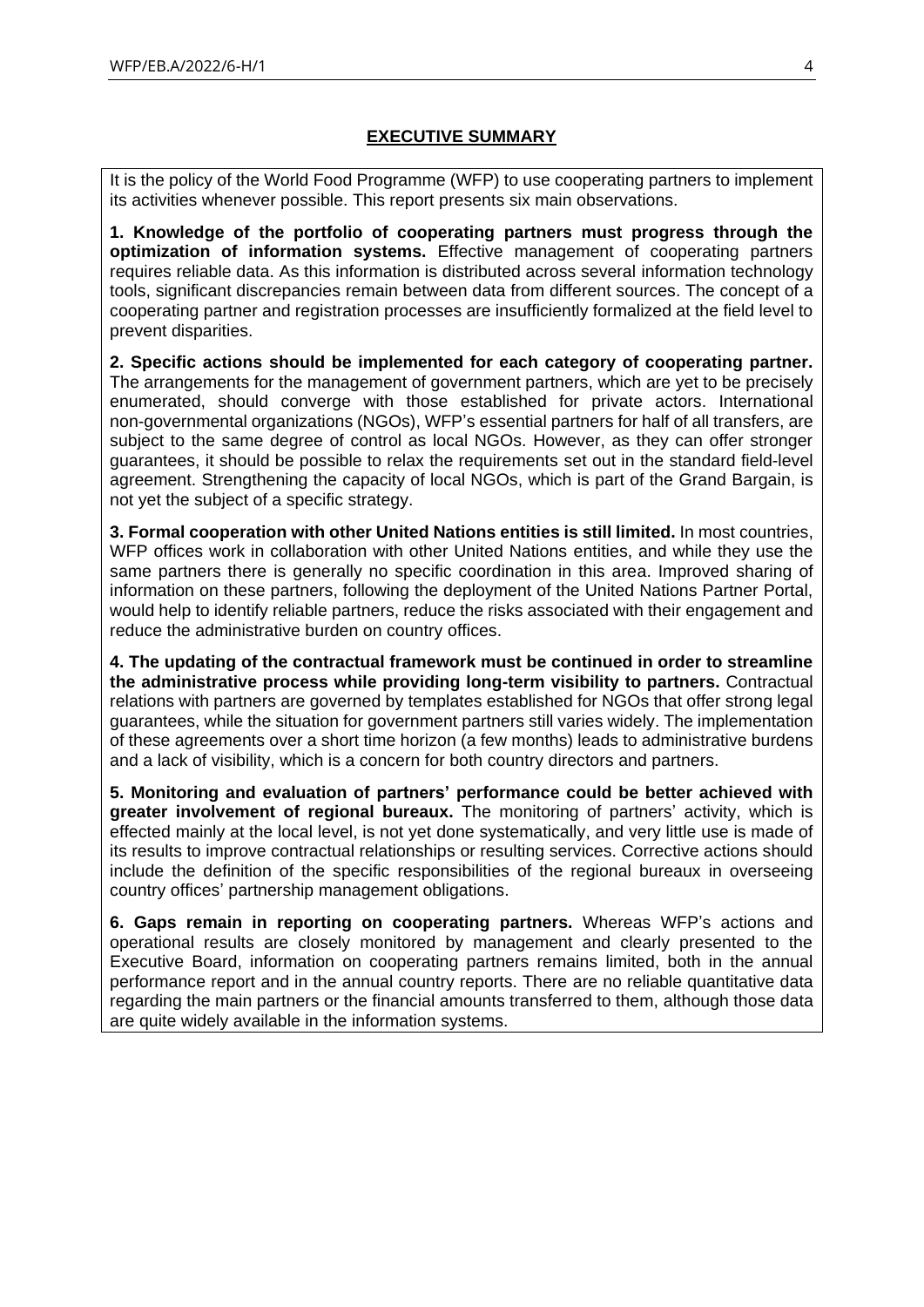### **I. OBJECTIVE, SCOPE AND APPROACH OF THE AUDIT**

<span id="page-4-0"></span>1. In accordance with our notification letters of 7 June and of 29 November 2021, a team of five auditors conducted an audit at WFP headquarters in Rome in two stages, from 19 to 23 July 2021 and from 17 to 28 January 2022. In addition, two interim missions to headquarters on 27 and 28 October and 9 and 12 December 2021, together with field missions to seven country offices,<sup>1</sup> contributed to the preparation of this report, the objective of which is to review the management of WFP's cooperating partners. The team met with representatives of three other international organizations<sup>2</sup> and four key cooperating partners.<sup>3</sup> It conducted two surveys, one among regional directors and country directors in November 2021, with a response rate of 87 percent,<sup>4</sup> and another among cooperating partners themselves, with a response rate of 29 percent.<sup>5</sup>

2. In accordance with financial regulation 14.1 of the WFP financial regulations, the external auditing of WFP was entrusted to the First President of the Cour des comptes of France for the period from 1 July 2016 to 30 June 2022 by an Executive Board decision of 10 November 2015.

3. The External Auditor's mandate is defined in section 14 of the WFP financial regulations and in the annex thereto, as well as in the call for applications for the appointment of the External Auditor. The terms of reference of this mandate comprise the call for applications together with the offer of services of the Cour des comptes, in particular its detailed technical offer, which was approved by the Board.

4. The responsibilities of the External Auditor consist of auditing the accounts of WFP (financial regulation 14.1) and making observations, as it sees fit, with regard to the efficiency of the financial procedures, the accounting system, the internal financial controls and, in general, WFP's administration and management (financial regulation 14.4).

5. Pursuant to financial regulation 3.1, the Executive Director is responsible, and accountable to the Board, for the financial management of WFP's activities.

6. A letter of engagement was drawn up with the Secretariat in order to ensure that, in accordance with international auditing standards, the respective obligations of management and the External Auditor are clearly understood. In addition, as before each audit, the External Auditor informs the Secretariat of the scope of the audits to be undertaken.

7. This report comes under the annual workplan of the External Auditor submitted to the WFP Executive Board during its second regular session in November 2021, which details the audits to be carried out between July 2021 and June 2022. Pursuant to the terms of reference, each year the External Auditor must produce an audit report on WFP's financial statements (submitted to the Board for approval), accompanied by an opinion on the accounts, two reports on the performance and regularity of the management of WFP, also called "performance audit reports" (submitted to the Board for consideration) and eight management letters drafted

<sup>1</sup> WFP offices in Algeria, Armenia, the Central African Republic, the Democratic Republic of the Congo, the Dominican Republic, Namibia and Pakistan.

<sup>&</sup>lt;sup>2</sup> Office of the United Nations High Commissioner for Refugees (UNHCR), United Nations Children's Fund (UNICEF) and Directorate-General for European Civil Protection and Humanitarian Aid Operations (ECHO).

<sup>3</sup> World Vision International, Islamic Relief Worldwide, Action Against Hunger and Save the Children.

<sup>4</sup> That is, 74 out of 85 country offices, corresponding to almost all countries with cooperating partners, and the six regional bureaux.

<sup>5</sup> That is, 290 complete replies received, out of a thousand cooperating partners whose addresses had been obtained from field offices.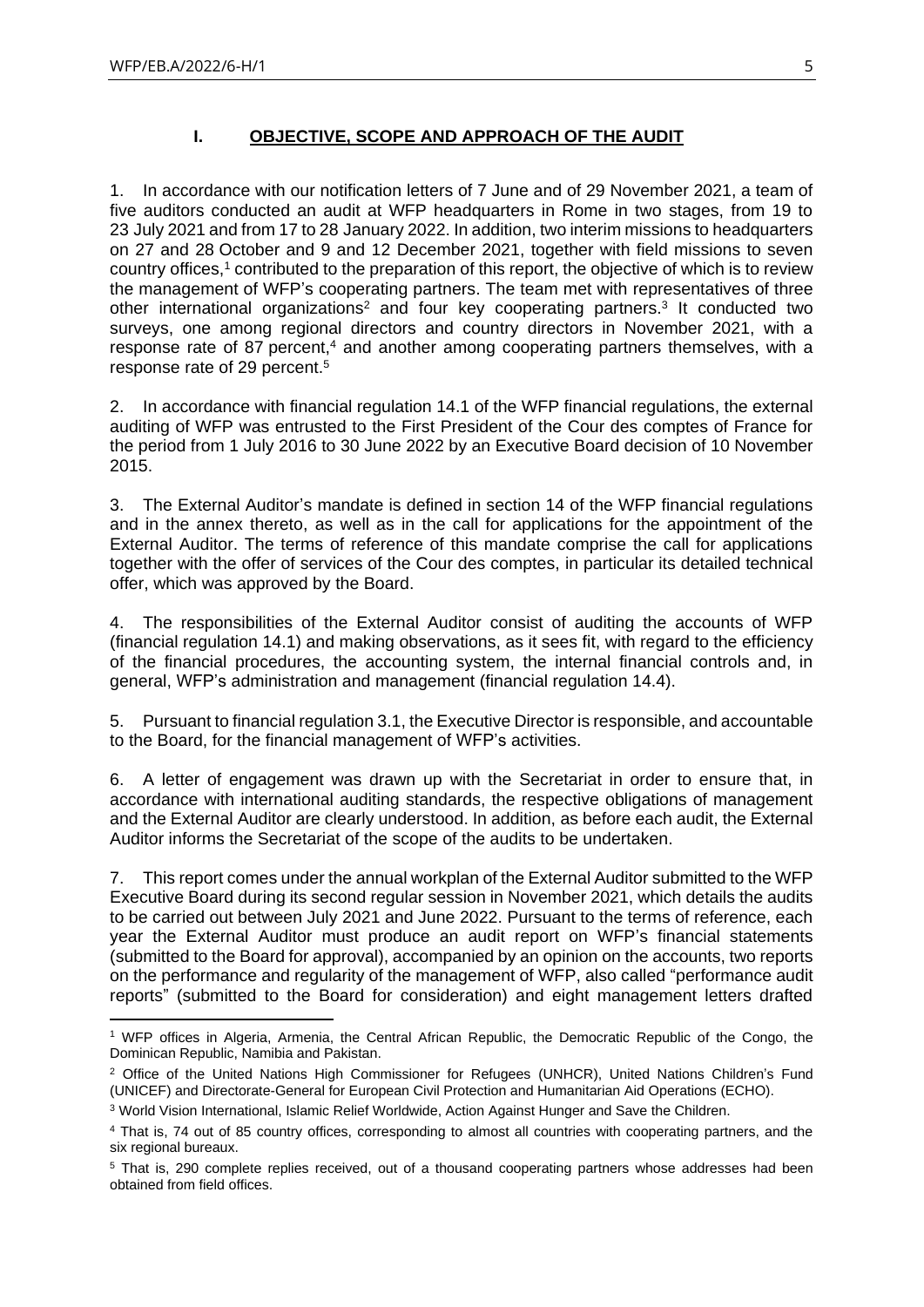following visits to field offices (regional bureaux and country offices). The External Auditor also validates the draft annual report on the implementation status of its previous recommendations, submitted by the Secretariat to the Board for consideration.

8. The audit on the management of WFP cooperating partners was carried out in accordance with the International Standards of Supreme Audit Institutions (ISSAI) on performance and compliance audits, the WFP financial regulations and the additional terms of reference annexed thereto. These standards require the External Auditor to conform to the relevant ethical rules in respect of the audit, to exercise professional judgement and to adopt a critical mentality during the audit.

- 9. The primary aim of the audit was to analyse:
	- the definition of WFP's cooperating partners, which differs in form from that of most other international organizations;<sup>6</sup>
	- the selection of WFP partners, which is mainly entrusted to country offices and organized in a decentralized way;
	- the negotiation and implementation of cooperation agreements between country offices and partners for the implementation of their mandated activities;
	- the monitoring and evaluation of partnerships;
	- the information shared with WFP headquarters and management on managing these partnerships.

10. Each observation and recommendation was discussed with relevant staff, in particular staff of the Programme and Policy Development Department, which oversees the NGO Partnerships Unit. The audit closing meeting was held at WFP headquarters on 28 January 2022 in the presence of the director of the department.

11. During an audit conducted in accordance with international standards, performance and compliance are examined based on appropriate criteria, and the causes of any variations from these criteria are analysed. The goal is to answer the main audit questions and to recommend improvements. The first step in the audit is to define the scope of the subject matter in question, that is, the information or activity to be assessed. This can take many forms and have different characteristics, depending on the audit objective. An appropriate subject matter is identifiable and capable of consistent evaluation or measurement against the selected criteria, such that it can be subjected to procedures for gathering sufficient and appropriate audit evidence to support the audit opinion or conclusion.<sup>7</sup>

12. To carry out its examination, the External Auditor prepared a logical classification of the stages relating to the objectives pursued by WFP in relation to cooperating partners, classifying them as immediate, operational and strategic objectives. To achieve each type of objective, a programme aims for different types of impacts: immediate aims translate into factual outputs; operational aims mean that the results obtained require a more qualitative assessment; strategic aims manifest themselves through long-term expected impacts, the analysis of which is more of an evaluation process. The expected outputs, outcomes and impacts listed in the logical framework constitute the basic criteria for assessing the performance of the programme concerned. The degree of complexity of achieving the objectives varies depending on their

 $6$  These retain the concept of "implementing partners" that was also previously used by WFP.

<sup>7</sup> Standard ISSAI 100, paras. 22 and 26.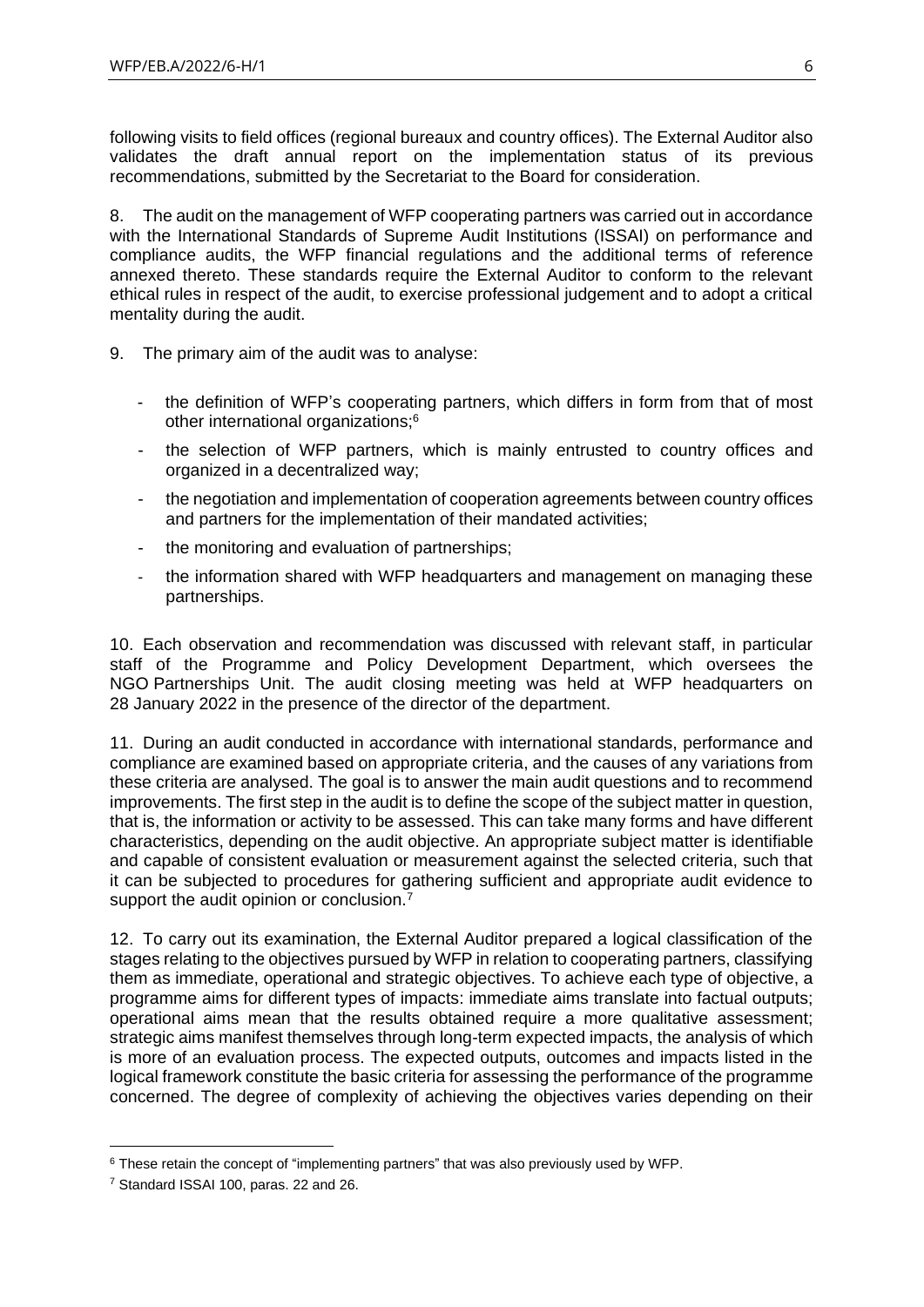status and in some cases, particularly with regard to expected impacts, it often exceeds the limits of a performance audit and tends towards an evaluation.

| Immediate objectives                         | <b>Operational objectives</b>                            | <b>Strategic objectives</b>                     |
|----------------------------------------------|----------------------------------------------------------|-------------------------------------------------|
| Have reliable data on cooperating            | Enhance <b>data</b> on cooperating<br>$\bullet$          | Strengthen the <b>partnership</b><br>$\bullet$  |
| partners.                                    | partners.                                                | dimension of relations with                     |
| Compile a financial statement on             | <b>Build</b><br>cooperating<br>partners'<br>$\bullet$    | service providers.                              |
| partnerships.                                | capacities.                                              | Enhance WFP's focus on<br>$\bullet$             |
| Have appropriate procedures for<br>$\bullet$ | Strengthen<br>governance<br><i>in</i><br>$\bullet$       | partners.                                       |
| the management of all types of               | partnerships<br>respect of<br>by                         | Be a credible partner of NGOs<br>$\bullet$      |
| cooperating partners.                        | involving regional bureaux in the                        | and governments.                                |
| Organize the <b>pooling</b> of the means     | of<br>management<br>cooperating                          | Report on efforts to donors<br>$\bullet$        |
| managing partnerships<br>οf<br>at            | partners.                                                | and other stakeholders.                         |
| various levels.                              | Coordinate<br>partnerships with<br>$\bullet$             | Enable an <b>impact assessment</b><br>$\bullet$ |
| Continuously<br>monitor                      | other United Nations entities.                           | of WFP's intervention in target                 |
| cooperating partner<br>transfers             | Perform a faster and more<br>$\bullet$                   | countries.                                      |
| and operations.                              | controlled<br>follow-up of<br>the                        | WFP's<br>Improve<br>balance<br>$\bullet$        |
| Organize efforts<br>to<br>verify             | operations carried out by the                            | the<br>between<br>for<br>quest                  |
| cooperating partners' execution              | partners.                                                | performance and risk-taking.                    |
| and performance.                             | Ensure consistent application<br>$\bullet$<br>οf         |                                                 |
|                                              | partner<br>management<br>standards and guidelines in the |                                                 |
|                                              | field.                                                   |                                                 |
|                                              | <b>Outcomes</b>                                          |                                                 |
| <b>Outputs</b>                               |                                                          | <b>Impacts</b>                                  |

**Table 1: Logical framework for the management of WFP's cooperating partners**

*Source: External Auditor.*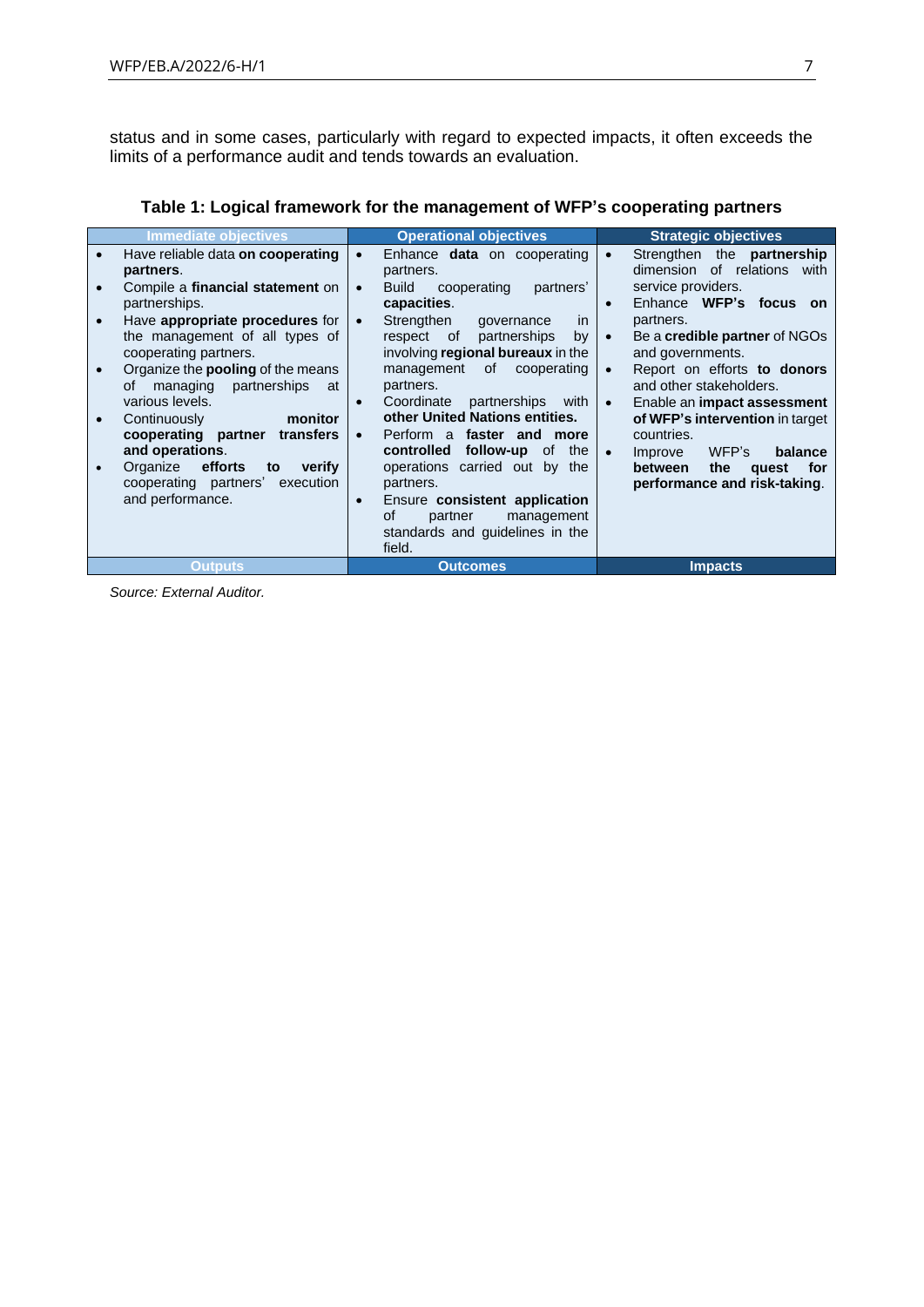# **II. LIST OF RECOMMENDATIONS**

<span id="page-7-0"></span>13. The recommendations are classified in order of priority:

- *Priority 1,* essential point requiring the immediate attention of management;
- *Priority 2,* a less urgent control issue, requiring management attention;
- *Priority* **3,** issue brought to the attention of management, pertaining to which controls could be improved.

14. In annex 1 of this report there is also a **list of actions** that, without requiring monitoring by the Executive Board, are suggested to the Secretariat.

| <b>Field</b> | <b>Priority</b> | <b>Recommendations</b>                                                                                                                                                                                                                                                                                                                                                                                                                                                             |
|--------------|-----------------|------------------------------------------------------------------------------------------------------------------------------------------------------------------------------------------------------------------------------------------------------------------------------------------------------------------------------------------------------------------------------------------------------------------------------------------------------------------------------------|
| Reliability  | 1               | 1. The External Auditor recommends that the registration of<br>cooperating partners by country offices be made more<br>reliable by completing the clean-up of their identifiers by the<br>end of 2022 and preparing a guide for country offices on how<br>to record data.                                                                                                                                                                                                          |
| Reliability  | 1               | 2. The External Auditor recommends that a database of<br>cooperating partners be created in order to facilitate their<br>administration and reporting on their management.                                                                                                                                                                                                                                                                                                         |
| Governance   | 1               | 3. The External Auditor recommends that the WFP central<br>governance arrangements for cooperating partnerships be<br>clarified and unified by consolidating responsibilities in a<br>single unit or division at headquarters and by adapting the<br>Corporate Guidance on WFP<br><b>Management</b><br>non-<br><b>of</b><br>organization<br>partnerships <sup>8</sup><br>governmental<br>and<br>the<br>contractual agreement template to take into account<br>government partners. |
| Performance  | $\overline{2}$  | 4. The External Auditor recommends the preparation of<br>understanding<br>with<br>international<br><b>of</b><br>memoranda<br>non-governmental organizations, taking into account their<br>internal control mechanisms, so as to make the process of<br>concluding agreements at the country office level more<br>flexible.                                                                                                                                                         |
| Performance  | $\overline{2}$  | 5. The External Auditor recommends that a partner capacity<br>strengthening strategy be proposed as of 2022.                                                                                                                                                                                                                                                                                                                                                                       |
| Performance  | $\overline{2}$  | 6. The External Auditor recommends that the United Nations<br>organizations that are members of the food security cluster<br>be invited to engage in a dialogue on the management of<br>cooperating partners and the use of the United Nations<br><b>Partner Portal.</b>                                                                                                                                                                                                           |
| Performance  | $\overline{2}$  | 7. The External Auditor recommends that a dialogue with<br>partner United Nations organizations be<br>initiated at<br>headquarters with a view to establishing a<br>common<br>contractual instrument for cooperating partners.                                                                                                                                                                                                                                                     |

<sup>8</sup> [Circular OED2018/004.](https://docs.wfp.org/api/documents/WFP-0000051279/download/)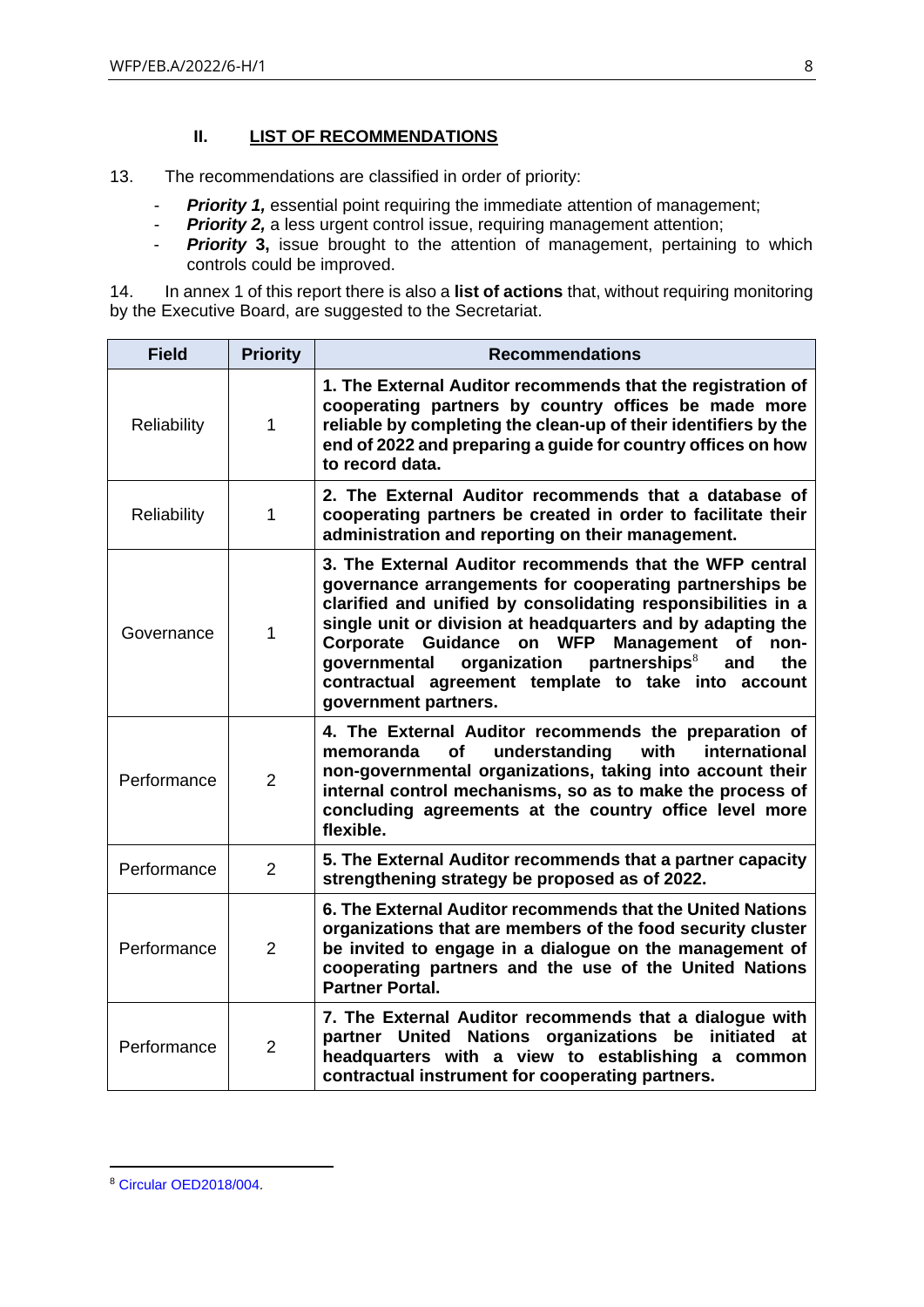| <b>Field</b>           | <b>Priority</b> | <b>Recommendations</b>                                                                                                                                                                                                                                                                                |
|------------------------|-----------------|-------------------------------------------------------------------------------------------------------------------------------------------------------------------------------------------------------------------------------------------------------------------------------------------------------|
| Performance            | $\overline{2}$  | 8. The External Auditor recommends that consideration be<br>given to extending the duration of field-level agreements to<br>match that of country strategic plans, including both a<br>framework agreement and a financing addendum.                                                                  |
| Information<br>systems | 1               | 9. The External Auditor recommends that the "digital<br>transformation roadmap" for cooperating partners be<br>Digital Business and Technology<br>the<br>presented<br>to<br>Committee and that steps be taken to ensure that all<br>conditions necessary for this project to be continued are<br>met. |
| <b>Risk</b>            | 2               | 10. The External Auditor recommends that risk analyses be<br>conducted systematically in the selection of cooperating<br>partners and that the results be shared at the regional and<br>central levels.                                                                                               |
| <b>Risk</b>            | $\overline{2}$  | 11. The External Auditor recommends that provision be<br>made for the review by the local cooperating partner<br>committees of any difficulties encountered in monitoring<br>distributions.                                                                                                           |
| Performance            | $\overline{2}$  | 12. The External Auditor recommends that an improvement<br>plan be presented to the cooperating partner committees for<br>any partner with weaknesses, before any renewal of an<br>agreement.                                                                                                         |
| Management             | 1               | 13. The External Auditor recommends strengthening<br>the role of the regional bureaux in training, facilitation,<br>verification and reporting to headquarters with regard<br>to cooperating partners.                                                                                                |
| Reports                | 1               | 14. The External Auditor recommends that annex IX of the<br>annual performance report, insofar as it relates to<br>cooperating partners, be supplemented.                                                                                                                                             |
| Reports                | 2               | 15. The External Auditor recommends that quantitative data<br>on partnerships with local non-governmental organizations<br>be included in annual country reports.                                                                                                                                     |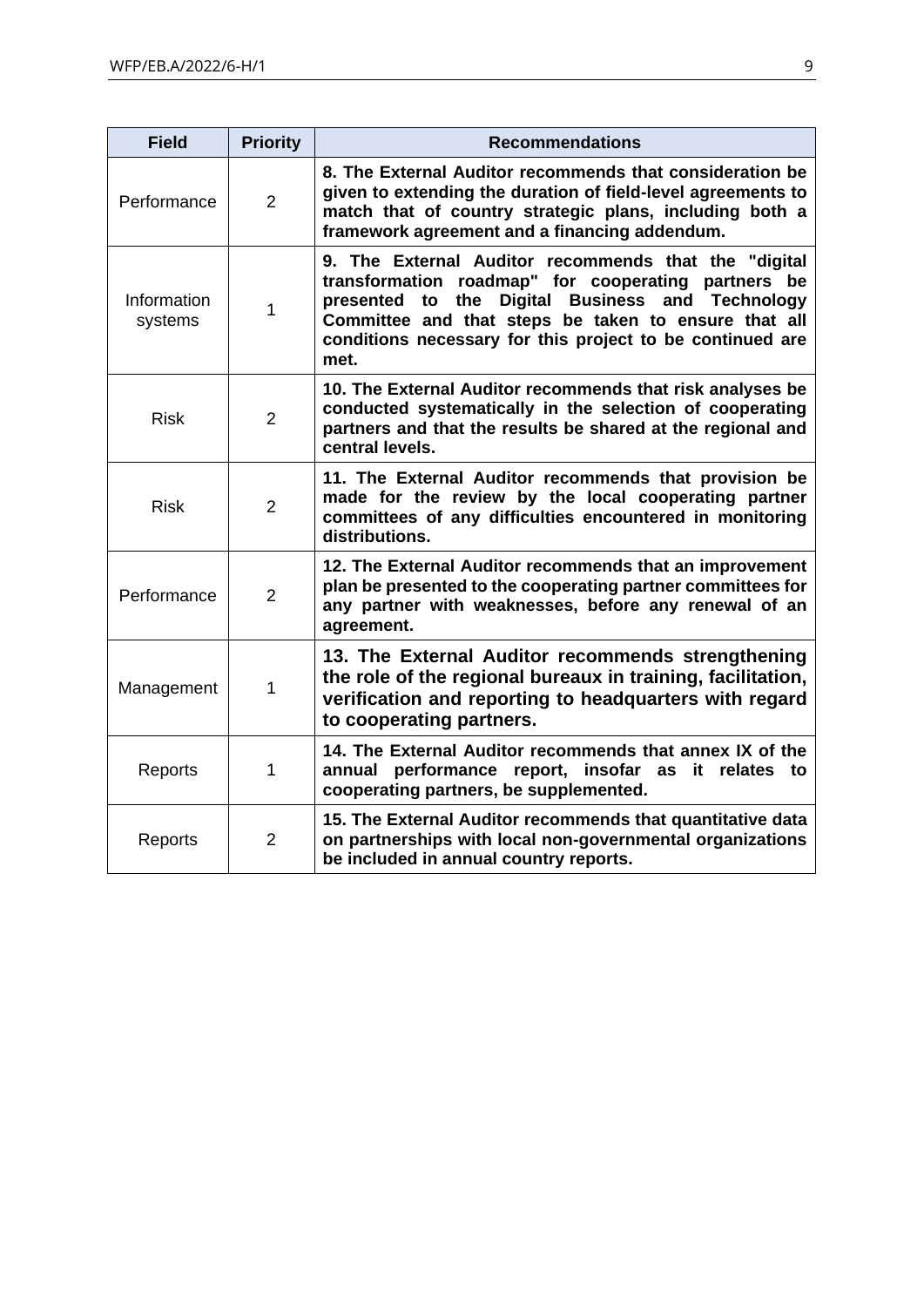# **III. OBSERVATIONS AND RECOMMENDATIONS**

<span id="page-9-0"></span>15. WFP's main mode of intervention is to work through third parties, the cooperating partners, to implement its activities through a model of "indirect execution*"* rather than a model in which activities are directly assigned to its own employees.

16. This principle, set forth in WFP's general regulations and rules, <sup>9</sup> stems from the desire to develop synergies with other institutional actors that are active in the territories in which WFP operates and that can help it fulfil its mandate. This derives from a partnership strategy approved by the Executive Board in June 2014, which has not been updated.<sup>10</sup>

17. The quality of the management of cooperating partners is crucial to enabling WFP to achieve the objectives set out in its strategic plan for 2017-2021,<sup>11</sup> and in particular Strategic Goal 2, "Partner to support implementation of the SDGs", and Strategic Objective 5, "Partner for SDG results". WFP's strategic plan for 2022–2025, approved by the Executive Board in November 2021, does not change the intervention model, despite a greater emphasis on development. In this strategic plan, the ability of partners to meet WFP's expectations represents a central risk, described as "medium". It determines overall performance because it relates to the last link in WFP's chain of intervention in the field.

18. The External Auditor reconstructed a cooperating partner management cycle, which guided its audits at headquarters and in the field.



# **Figure 1: Cooperating partner management cycle**

*Source: External Auditor.*

<sup>9</sup> General Rule III.1: "Modalities of cooperation of WFP with the United Nations and FAO and with other agencies and organizations: [...] (b) WFP shall, whenever possible, associate its assistance with material, financial and technical assistance provided through other multilateral programmes and shall seek similar coordination with bilateral programmes and non-governmental operational partners. (c) WFP shall, wherever possible, collaborate and cooperate, as appropriate, with non-governmental organizations."

<sup>10</sup> [WFP Corporate Partnership Strategy \(2014–2017\):](https://executiveboard.wfp.org/document_download/WFP-0000024715) We Deliver Better Together (WFP/EB.A/2014-5-B).

<sup>11</sup> [WFP Strategic Plan \(2017-2021\)](https://executiveboard.wfp.org/document_download/WFP-0000037196) (WFP/EB.2/2016/4-A/1/Rev.2).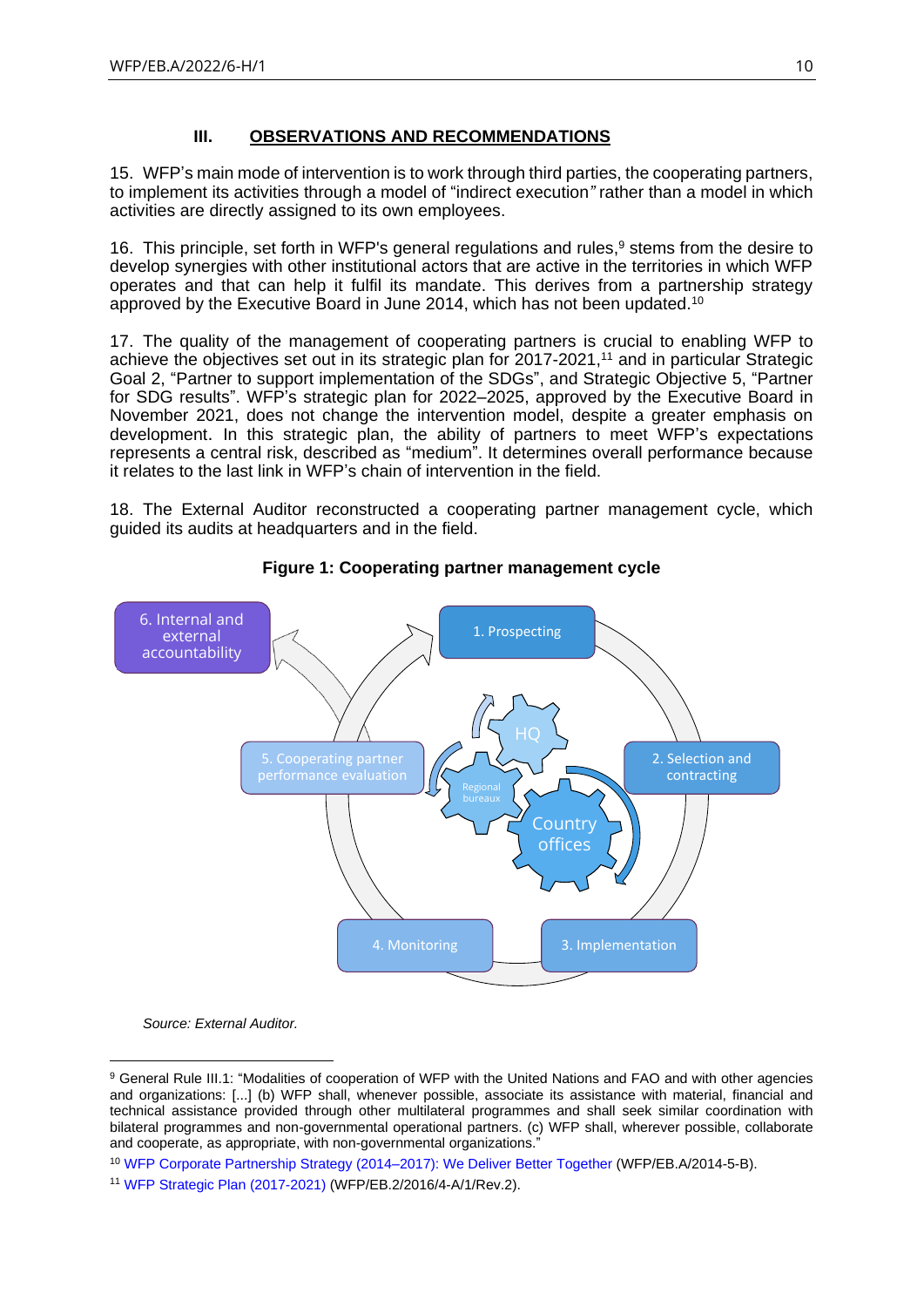# <span id="page-10-0"></span>**1. Knowledge of the portfolio of cooperating partners**

19. Effective management of cooperating partners requires reliable data at all levels. The 2020-2021 performance plan of the NGO Partnerships Unit in the Programme and Policy Development Department, which is responsible for managing partnerships, set out five priorities, one of which was to make partnership data management more effective by creating a "single source of truth."

20. These data are now stored in several information systems that have their own repositories and purposes. Financial and physical (commodity) transactions involving partners are tracked in the WFP Information Network and Global System (WINGS) and the Logistics Execution Support System (LESS), where partners are "vendors"; while data relating to their activities (targeted and reached beneficiaries, amount of distributions, etc.) are recorded in the country office tool for managing effectively (COMET). Since 2019, WFP has been using DOTS to address data fragmentation, which is an undeniable step forward.

21. According to tests carried out by the External Auditor, the quality of these data remains insufficient. The concept of a cooperating partner and the registration processes are not sufficiently formalized, resulting in errors in aggregating data for a given partner and unassigned data. To address this challenge, the NGO Partnerships Unit launched a data reliability campaign in 2021 aimed at removing duplicates and automatically merging these data.

22. Duplicates remained at the beginning of 2022. A new data reliability campaign is planned but will be only a remedial solution. To avoid these anomalies being repeated, the quality of the data needs to be assured as soon as they are recorded by the field offices by providing these offices with more support at this stage.

**Recommendation 1. The External Auditor recommends that the registration of cooperating partners by country offices be made more reliable by completing the cleanup of their identifiers by the end of 2022 and preparing a guide for country offices on how to record data. (Programme and Policy Development Department)**

23. In view of these inaccuracies, the data relating to the cooperating partners presented to managers at headquarters and the Executive Board cannot be considered reliable. Many discrepancies between data from annual performance reports and data from DOTS persist, as shown in the table below.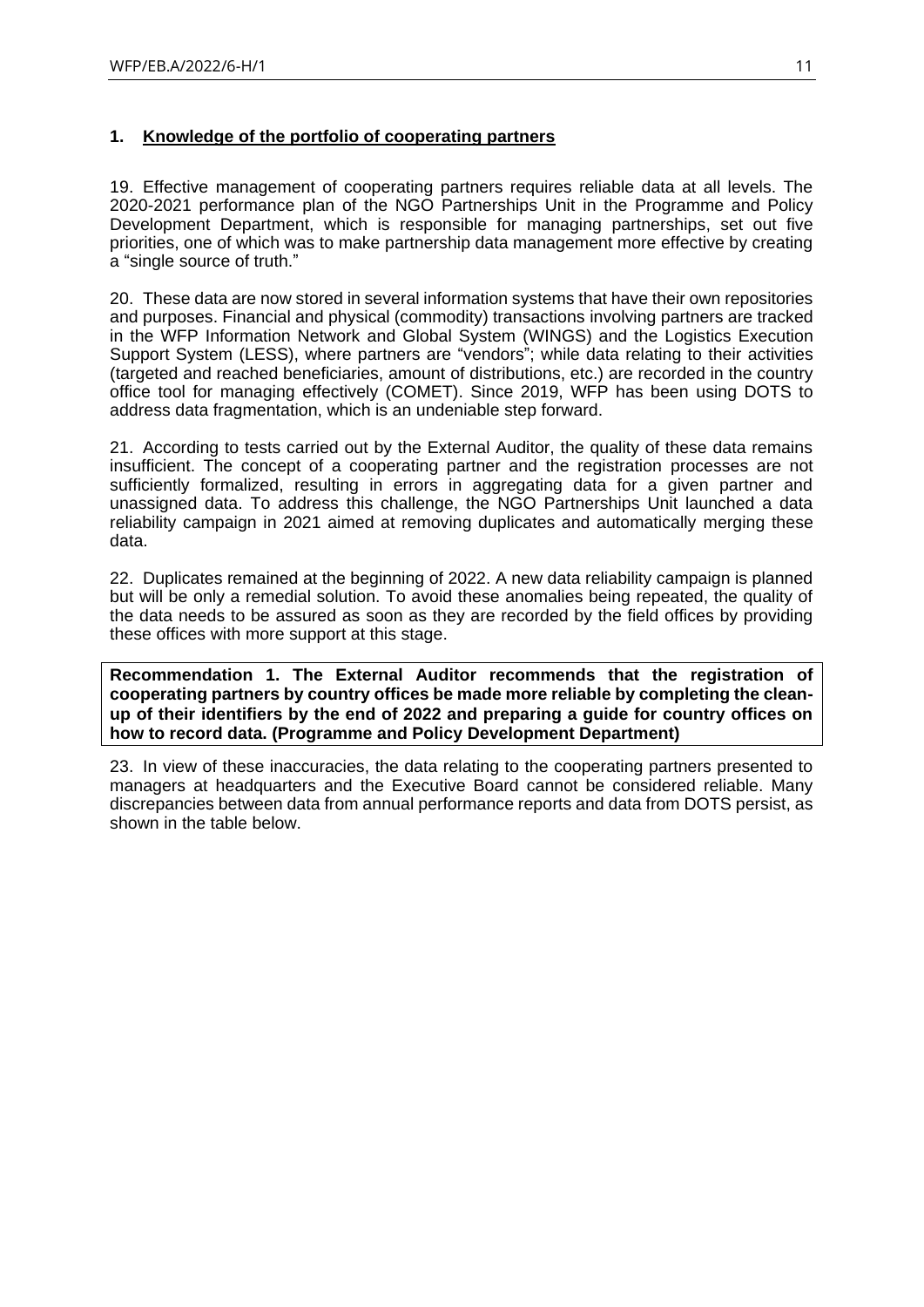| <b>Source</b>                                                                                                                                                     | Number of<br>cooperating<br>partners | Definition used                                                                                                      |
|-------------------------------------------------------------------------------------------------------------------------------------------------------------------|--------------------------------------|----------------------------------------------------------------------------------------------------------------------|
| Annual performance report for 2020: Annex I<br>"2020 Key figures" ("Working in partnerships").                                                                    | 911                                  | <b>NGOs</b>                                                                                                          |
| Annual performance report for 2020: Annex IX<br>"2020 Collaboration with NGOs and the<br>International Red Cross and Red Crescent<br>Movement."                   | 1 0 5 2                              | NGOs and partners of the<br>International Red Cross and<br>Movement<br>Crescent<br>Red<br>involved in implementation |
| Annual performance report for 2020: Annex IX<br>"2020 Collaboration with NGOs<br>the<br>and<br>International Red Cross and Red Crescent<br>Movement" (footnote i) | 746                                  | NGOs and partners of<br>the<br>International Red Cross and<br>Red Crescent Movement with<br>which WFP has worked     |
| <b>COMET</b> active partner list                                                                                                                                  | 920                                  | <b>NGOs</b>                                                                                                          |
| Review of the management of significant risk and<br>control issues - 2020                                                                                         | 736                                  | <b>NGOs</b>                                                                                                          |
| Review of the management of implementing<br>partners in United Nations system organizations<br>(JIU/REP/2021/4)                                                   | 872                                  | Implementing partners                                                                                                |

| Table 2: Number of cooperating partners identified in various documents |  |  |  |
|-------------------------------------------------------------------------|--|--|--|
|-------------------------------------------------------------------------|--|--|--|

*Source: External Auditor based on the cited documents.*

24. Thus, the number of NGOs and International Red Cross and Red Crescent Movement entities (746 according to annex IX of the annual performance report for 2020) differs depending on the sources used.<sup>12</sup>

25. Despite these inaccuracies, the External Auditor has taken – without this being an endorsement – the census carried out for the purpose of its analysis by means of COMET, according to which the number of cooperating partners increased from 966 in 2019 to 1,125 in 2021 (+16.5 percent). These inaccuracies are found at the local level, as shown by field audits, for example in Pakistan, where the data reported by the country office on its cooperating partners was not identical to that obtained from DOTS.

| <b>Entity type</b>        | 2019 | 2020    | 2021    |
|---------------------------|------|---------|---------|
| Government partners       | 300  | 359     | 381     |
| <b>International NGOs</b> | 116  | 116     | 120     |
| Local NGOs                | 526  | 559     | 567     |
| Other                     | 24   | 47      | 57      |
| Total                     | 966  | 1 0 8 1 | 1 1 2 5 |

#### **Table 3: Number of cooperating partners**

*Data used: data retrieved from COMET, provided by the Corporate Planning and Performance Division.*

<sup>&</sup>lt;sup>12</sup> In its 2018 "Advisory Assignment on NGO Risks and Oversight" (AA/18/04), the Office of Internal Audit already noted the large discrepancy (39 percent) between the number of NGO partners identified in WINGS and COMET.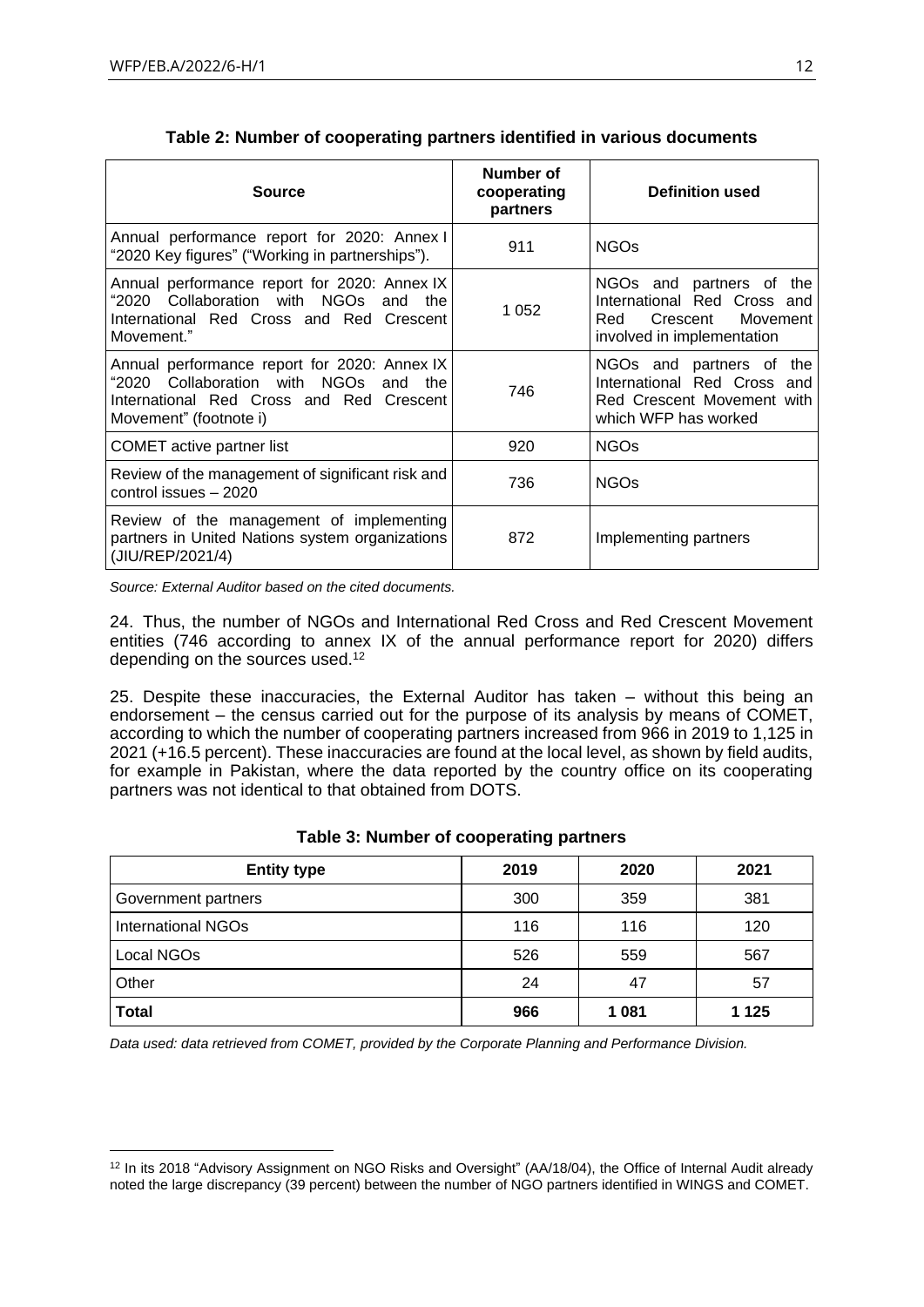26. The implementation of DOTS has led WFP to create a data table for cooperating partners, but this does not feed into the reporting process as it stands. For example, the fiscal year is not defined there by default and must be entered by the user. In addition, DOTS does not allow for the aggregation of data from the United Nations Partner Portal.

27. Similarly, data analysis enabled by DOTS should inform the management of cooperating partners at the local level. However, country offices do not currently use DOTS. In addition to providing them with access to this tool, indicators that would be useful for the management of cooperating partners should be identified at their level and possibly at the level of the regional bureau.

**Recommendation 2. The External Auditor recommends that a database of cooperating partners be created in order to facilitate their administration and reporting on their management. (Programme and Policy Development Department)**

# <span id="page-12-0"></span>**2. Management of relationships with government partners**

28. The meaning of the term "cooperating partner" has given rise to various debates and interpretations in recent years. This debate has been settled since last year, as according to the definition given in the new anti-fraud and anti-corruption policy,<sup>13</sup> approved by the Executive Board in June 2021, a cooperating partner is a "non-profit entity that enters into a contractual relationship with WFP for the purpose of assisting in the performance of WFP's work (including government entities, non-governmental organizations and United Nations organizations).

29. This definition is consistent with that given in WFP's partnership strategy for 2014-2017. It matches the definition of "implementing partners" used by most United Nations agencies. It is also consistent with the strategic plan for 2017-2021, and in particular its Strategic Objective 4. The Legal Office stresses, however, that while the definition in the anti-fraud and anticorruption policy provides needed clarity, it is only applicable in the context of that policy and should be integrated into the relevant policies and documents relating to cooperating partners.

30. Government entities should therefore be considered a special category of cooperating partners, as they provide direct assistance for WFP donor-funded programmes. These relationships should be clearly distinguished from those that WFP may maintain, sometimes simultaneously, with those same States in their capacity as host governments (a situation generally covered by a diplomatic agreement) or as a contributor to the financing of WFP activities (a situation potentially covered by a contribution agreement).

31. An initial difficulty is to count the cooperating partners in this category. As of spring 2021, WFP had identified 63 partner government entities, comparable to the figure provided by the NGO Partnerships Unit in 2019. According to COMET, however, there were 381 partners that same year *(*see table 3).

32. According to the Programme and Policy Development Department, WFP works with government partners in 39 countries on the basis of partnership agreements such as memoranda of understanding or letters of understanding. During the survey conducted in November 2021, some of these countries told the External Auditor that they had no cooperating partners.<sup>14</sup> In this count, WFP lists only central governments (only one per

<sup>13</sup> [Revised anti-fraud and anti-corruption policy](https://executiveboard.wfp.org/document_download/WFP-0000127451) (WFP/EB.A/2021/5-B/1).

<sup>&</sup>lt;sup>14</sup> Bhutan, Bolivia (Plurinational State of), Caribbean, Cuba, the Democratic People's Republic of Korea, Indonesia, Kyrgyzstan, the Lao People's Democratic Republic, Namibia, Sri Lanka.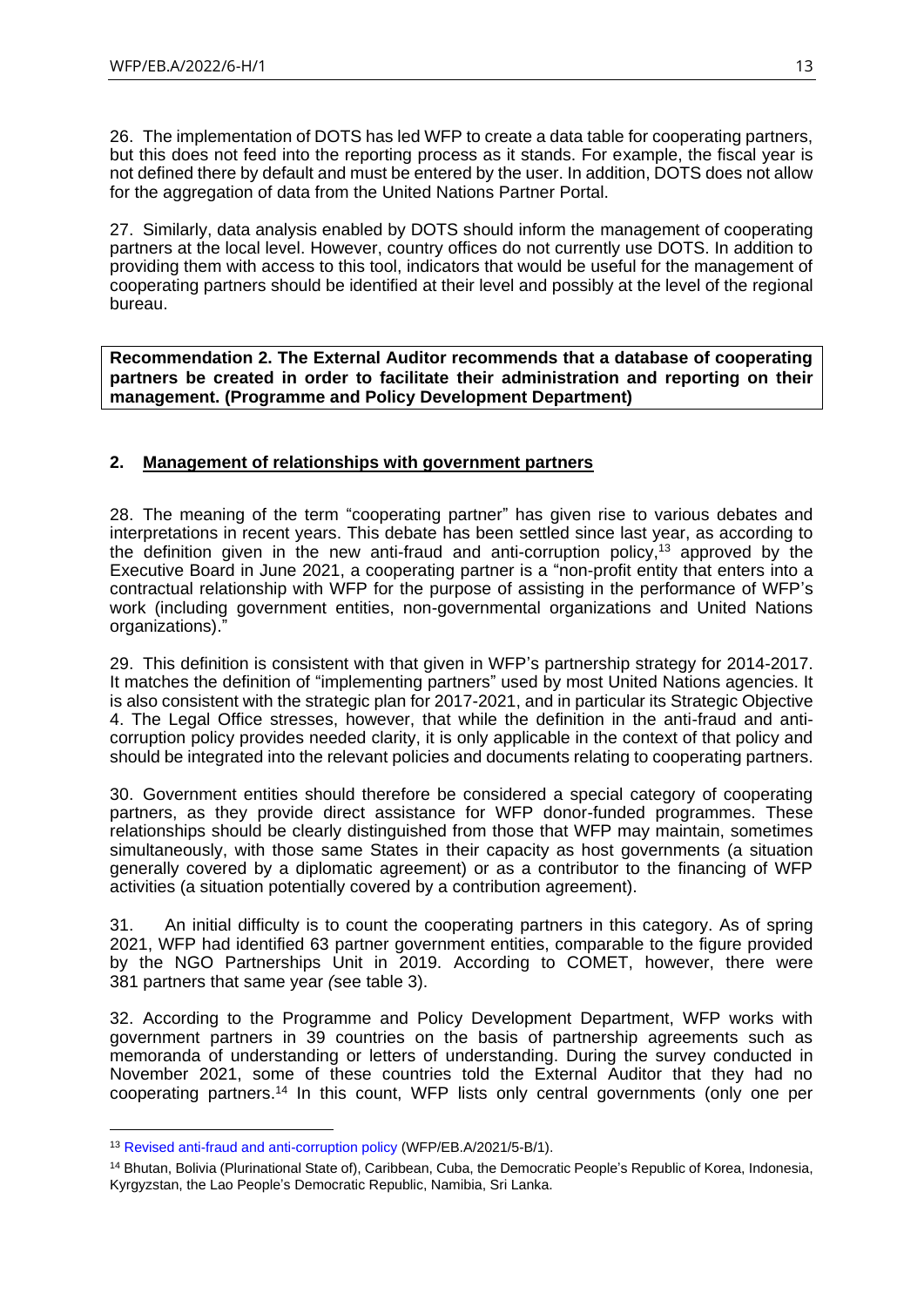country). However, government partners may be ministerial departments or decentralized public entities (federated states, provinces, etc.), as is the case in the Dominican Republic where 10 national institutions had concluded agreements with WFP to implement activities in 2020-2021.

33. Finally, the data retrieved from DOTS shows a total of 611 active WFP partner government entities, which is a much higher figure than that officially recorded by WFP. For example in India, a country with which there is no official state partnership, DOTS lists 39 government partners.

34. A mapping of government partners has been undertaken at the WFP level following the 2020 audit conducted by the Office of the Inspector General in Ethiopia,<sup>15</sup> which identified significant weaknesses in the management of this category of partners in a country where they were the main cooperating partners. A new stocktaking exercise in January 2022 lists 32 countries in which government entities play a partner role and assist in the implementation of WFP's activities. This first exercise shows discrepancies with a November 2021 review in which WFP considered, for example, that there was no government partner in Nicaragua, while at least one is involved in providing cash-based transfers to beneficiaries.

35. This may be due to the fact that the definition adopted by WFP and the External Auditor in this report is not yet well established in a uniform way in all internal guidelines, or is still poorly assimilated in the field. For example, the mechanism for sanctions that may be imposed on vendors<sup>16</sup> includes private-sector cooperating partners but excludes government partners.

36. A second difficulty is that the management of these cooperating partnerships with government entities falls within the remit of neither the NGO Partnerships Unit nor any other headquarters unit. As a result, the Corporate Guidance on WFP Management of NGO Partnerships (hereinafter "the partnership management guidance")<sup>17</sup> that this unit developed only focuses on NGOs, and its update, which the unit began in early 2021, still does not include government partners. The Programme and Policy Development Department does not yet have an agreement template for government partners, unlike the case of NGOs,<sup>18</sup> and in many country offices, such as Pakistan, the management of cooperative partnerships with government entities is not monitored by a specialized team.

37. In a 2019 synthesis note on government partners,<sup>19</sup> the Office of Internal Audit already identified a number of issues related to this situation. These included a lack of ex-ante assessment of the capabilities of entities participating in programmes, lack of a contract template; inability to ensure the traceability of transfers to beneficiaries, and insufficient ex-post monitoring and evaluation.<sup>20</sup>

38. According to the field audits carried out in the autumn of 2021 by the External Auditor, these problems are not yet fully resolved. The agreements, whose wording is now obsolete, $21$ are based on heterogeneous formats (Namibia), have insufficiently precise content (Pakistan) or are no longer up to date (Dominican Republic, Central African Republic).

<sup>15</sup> Office of Internal Audit, internal audit report [AR/20/05,](https://docs.wfp.org/api/documents/WFP-0000113320/download/?_ga=2.7183474.1970239737.1648633117-321782385.1598446008) February 2020*.*

<sup>16</sup> Circula[r OED2020/005,](https://docs.wfp.org/api/documents/WFP-0000112426/download/) February 2020.

<sup>17</sup> Circular [OED2018/004,](https://docs.wfp.org/api/documents/WFP-0000051279/download/) January 2018.

<sup>&</sup>lt;sup>18</sup> Programme – Humanitarian and Development Division, which was due to prepare a specific directive within the framework of a task team on assistance provided directly through public systems, had not yet prepared a draft at the time of the audit.

<sup>&</sup>lt;sup>19</sup> Office of Internal Audit, Note on government engagements, November 2019.

<sup>&</sup>lt;sup>20</sup> See, for example, the audit of the WFP Country office in Mali carried out in 2019 by the External Auditor.

<sup>21</sup> The document providing guidance and templates on the subject of WFP agreements (*[WFP Agreements -](http://docustore.wfp.org/stellent/groups/public/documents/partnership/wfp282490.pdf) [Guidelines and templates](http://docustore.wfp.org/stellent/groups/public/documents/partnership/wfp282490.pdf)*), which dates from 2016, still refers for example to emergency operations and protracted relief and recovery operations, a terminology that has not been used since the adoption of the integrated roadmap.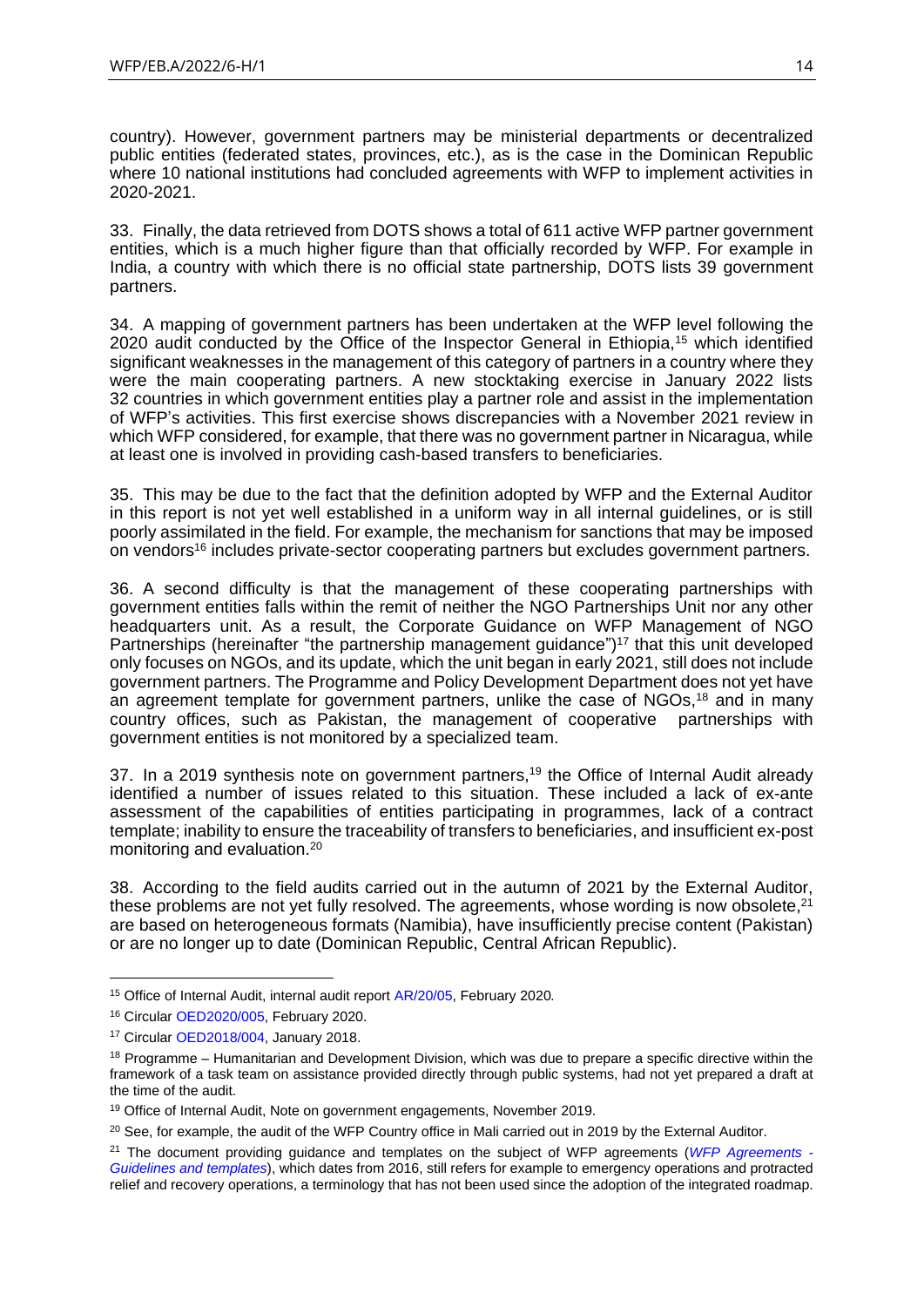39. The External Auditor's November 2021 survey of country office managers found that a significant proportion of them (42 percent) were not satisfied with the contractual arrangements with government partners. Several of them<sup>22</sup> want a clarification of the frameworks and recourse with regard to partners who are in some cases indispensable, for example in the area of school feeding.<sup>23</sup>

40. In view of the experience of other international organizations such as the United Nations Children's Fund (UNICEF), which has a single contractual document, and the value of promoting a unified approach to the management of cooperating partners, it is desirable to adapt the existing agreement template (field-level agreement) to include these government partners, which is what the NGO Partnerships Unit has undertaken to do.

41. This extension of the contractual framework for the services provided also calls for an adaptation of the scope of the circular defining WFP's policy on the management of cooperating partners, which is currently limited to NGOs.<sup>24</sup>

**Recommendation 3. The External Auditor recommends that the WFP central governance arrangements for cooperating partnerships be clarified and unified by consolidating responsibilities in a single unit or division at headquarters and by adapting the Corporate Guidance on WFP Management of non-governmental organization partnerships and the contractual agreement template to take into account government partners. (Programme and Policy Development Department)**

# <span id="page-14-0"></span>**3. Management of relationships with international NGOs**

42. International NGOs often have more organizational experience than local NGOs and they operate across several countries.<sup>25</sup> Most of the 120 NGOs of this nature identified in 2021 are essential partners of WFP, and some have a longstanding and close relationship with it. World Vision International, for example, has been implementing programmes with WFP for thirty years and has adapted its organization by decentralizing and strengthening its own country offices. This partner, WFP's first in terms of payment volume,<sup>26</sup> also has focal points at the country office level that manage the partnership with WFP.

43. Some international organizations have strengthened their internal audit and control mechanisms in recent years by endorsing the Code of Conduct for the International Red Cross and Red Crescent Movement and NGOs in Disaster Relief developed in 1991 and the 2005 "Accountable Now" initiative. For example, World Vision International publishes an annual accountability report and, like Islamic Relief Worldwide, complies with the requirements of the Humanitarian Quality Assurance Initiative, an independent certification body. International

<sup>&</sup>lt;sup>22</sup> These include WFP offices in Cambodia, the Lao People's Democratic Republic, Lesotho, Malawi, Pakistan, Rwanda, Senegal, Yemen and Zimbabwe.

<sup>&</sup>lt;sup>23</sup> This was highlighted previously in the report of the Office of Internal Audit on the proactive integrity review of WFP school feeding programmes (PIR/01/20).

<sup>24</sup> Circular [OED/2018/004.](https://docs.wfp.org/api/documents/WFP-0000071918/download/)

<sup>&</sup>lt;sup>25</sup> Some local organizations may be large, but international NGOs operate simultaneously in several countries: 45 for Islamic Relief Worldwide, including around ten with WFP, or 13.9 million beneficiaries; 54 for World Vision International, including 31 with WFP, and 47 million beneficiaries (including 11.5 million for WFP); around ten for Action Against Hunger with WFP.

<sup>&</sup>lt;sup>26</sup> For an amount of USD 69 million. The following nine (in order of importance of payments made) are: Plan International (USD 20 million), Care (USD 17 million), Save the Children (USD 16 million), Danish Refugee Council (USD 10 million), Catholic Relief Services (USD 9 million), Acted (USD 9 million), Norwegian Refugee Council (USD 9 million), Islamic Relief Worldwide (USD 9 million), Samaritan's Purse (USD 8 million).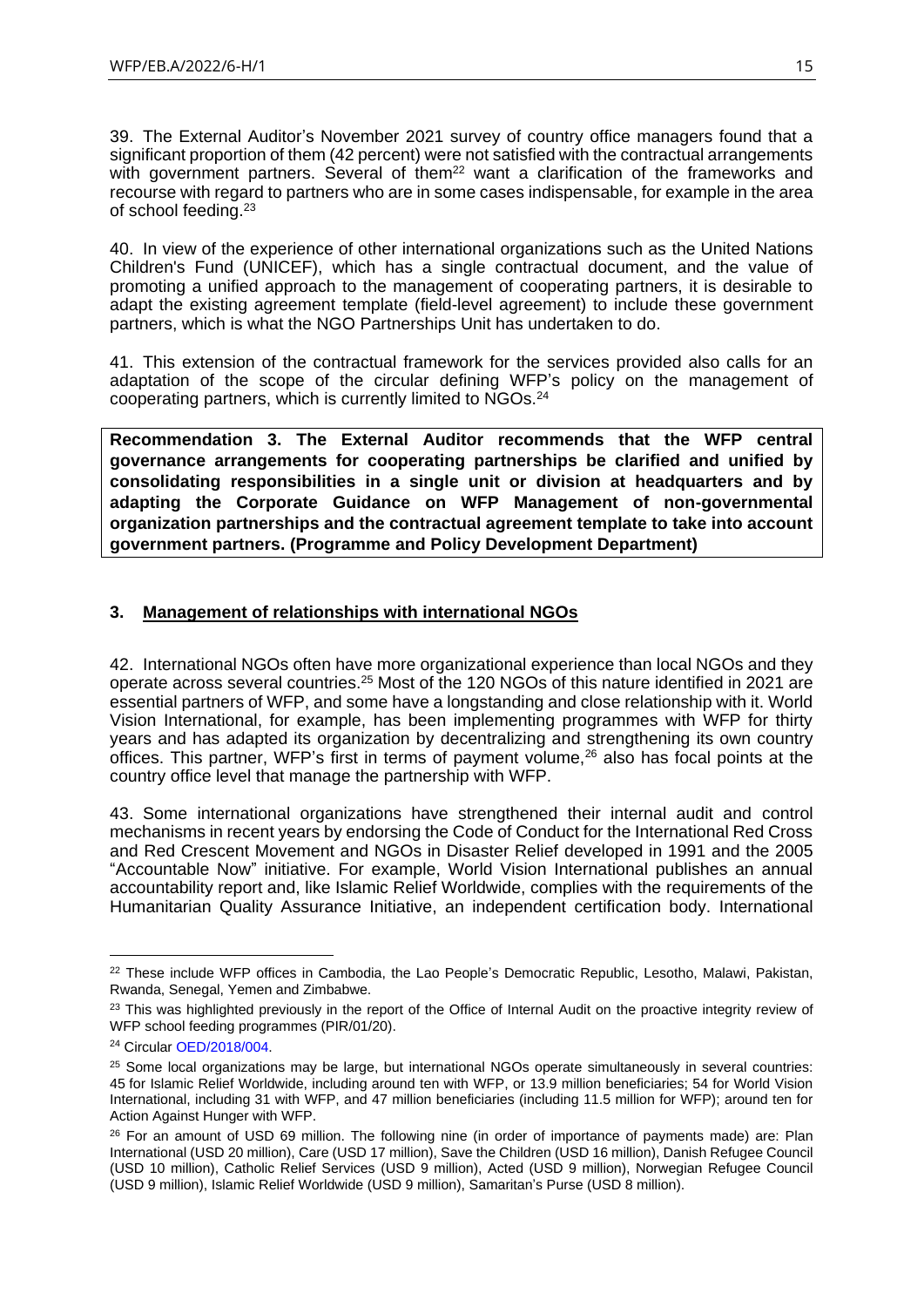NGOs may have risk assessment mechanisms in place and have their external audits carried out by an external auditor.

44. However, neither these features nor the recurrent nature of the partnership concerned are specifically taken into account by WFP. According to the 2016 internal audit report on WFP's management of NGO partnerships,<sup>27</sup> at that time there were 15 memoranda of understanding with international NGOs that had been concluded between 1995 and 2006. According to those consulted, these memoranda of understanding were declarations of intent to cooperate without any further objectives. The Office of Internal Audit therefore recommended identifying international NGOs with which a partnership agreement with an action plan in areas of common interest would be of strategic value to WFP. Relations with international NGOs are currently channelled through field-level agreements.

45. As a result, international NGOs are subject to the same degree of control as local NGOs. WFP thus monitors the expenditure incurred to implement the programmes on a line-by-line basis. A survey of field operation managers conducted by one of these NGOs at the request of the External Auditor highlighted the bureaucratic and time-consuming nature of the agreements concluded with WFP, some of which involve quite small amounts.

46. At present, WFP's monitoring and control processes do not take into account the fact that these international NGOs may offer stronger guarantees, which should make it possible to lighten some of the procedures followed and to relax the requirements of field-level agreements. A comprehensive agreement on this issue would allow the conditions for advances and payments to be adjusted and for limited field checks to be made, in return for WFP's assurance with regard to the quality of NGO procedures, taking a risk-based approach.

47. From this point of view, this type of agreement could be accompanied by a central due diligence and audit mechanism. The Office of Internal Audit has conducted three experimental audits since 2020 and the NGO Partnerships Unit conducted such an audit in March 2021.<sup>28</sup> However, the unit has not since continued this practice or indicated whether it plans to perpetuate it going forward, for which it would need to strengthen its own skills. Such audits appear necessary to meet headquarters' assurance objectives, provided that they accurately assess the existence of the functional oversight link between the headquarters of these international NGOs and their own field offices (some NGOs subcontract the work to local  $NGOs$ ). $^{29}$ 

48. The NGO Partnerships Unit organizes annual consultations with cooperating partners. In the opinion of the international NGOs with which the External Auditor spoke, while these meetings are useful, the NGO Partnerships Unit uses them more as an opportunity to share information than to discuss difficulties or consider common solutions. Some major United States NGOs have established a working group that has identified obstacles to cooperation with WFP, including difficulties related to the financial and budgetary processes, and highlighted the lack of standardization of WFP processes. However, the NGO Partnerships Unit has limited capacity to influence country office practices in this regard.

**Recommendation 4. The External Auditor recommends the preparation of memoranda of understanding with international non-governmental organizations, taking into account their internal control mechanisms, so as to make the process of concluding agreements at the country office level more flexible. (Programme and Policy Development Department)**

<sup>&</sup>lt;sup>27</sup> Office of Internal Audit, Internal Audit Report [AR/16/12,](http://documents.wfp.org/stellent/groups/public/documents/reports/wfp289030.pdf?_ga=2.200868782.1843055274.1648727496-1269553810.1631800378) October 2016.

<sup>28</sup> World Vision International, Oxfam, Samaritan's Purse, Save the Children.

<sup>&</sup>lt;sup>29</sup> This is the case of Islamic Relief Worldwide in Tunisia, Pakistan or Somalia.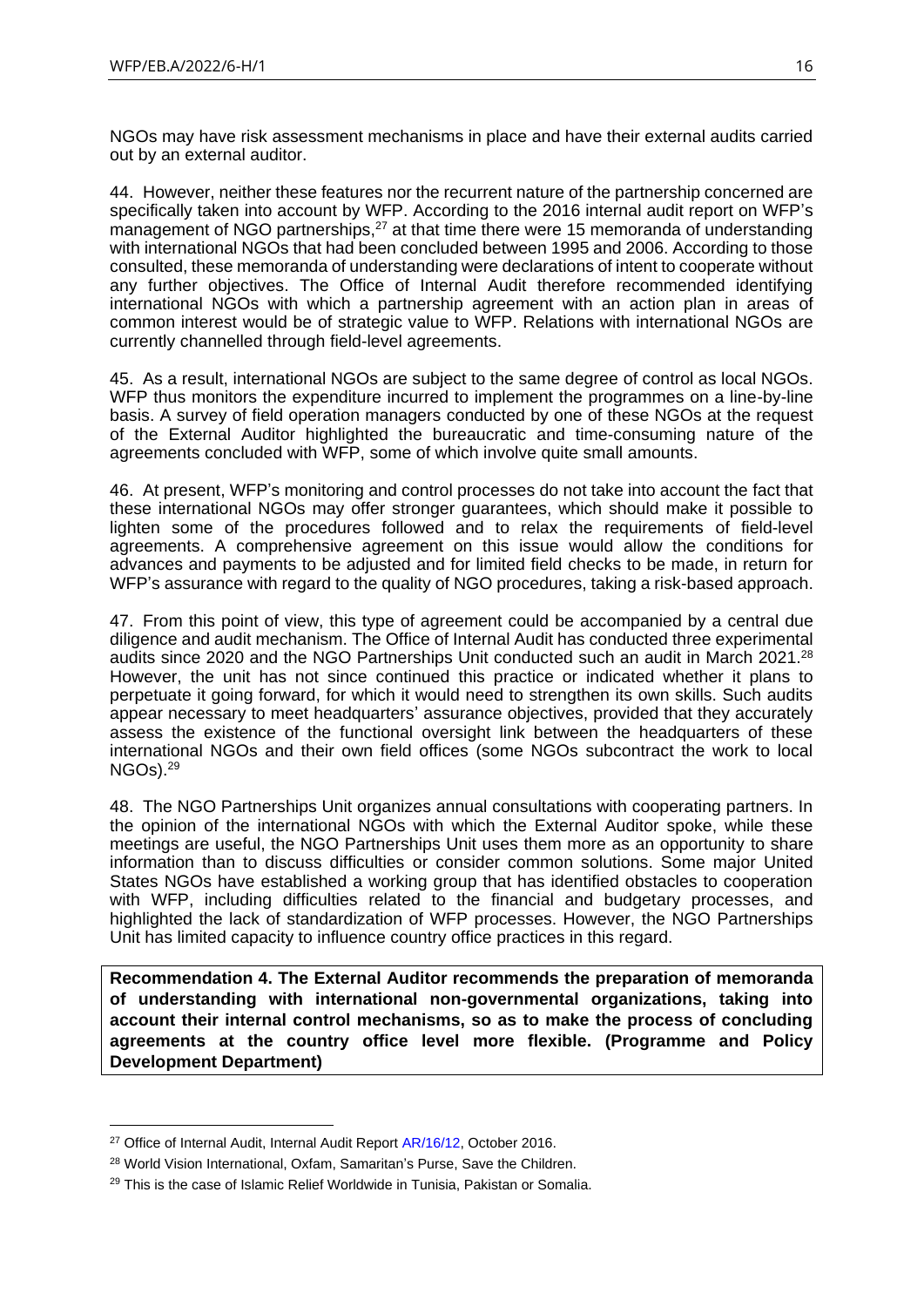# <span id="page-16-0"></span>**4. Management of relationships with local NGOs**

49. The ability of smaller cooperating partners to gain in independence or in familiarity with WFP programmes, methods and tools, so that they can participate smoothly in implementation and contribute to reporting, as well as in their ability to establish internal risk mitigation mechanisms, are issues envisaged in the contractual obligations defined by field-level agreements (article 2 in particular). This is the case for the approximately 567 local NGOs identified in 2021, which may sometimes be just offshoots of charitable or humanitarian organizations without well-established administrative structures. This challenge has already been identified by WFP in its partnership management guidance<sup>30</sup> as well as in the findings of internal audits.<sup>31</sup>

50. In this regard, the 2013 report of the Joint Inspection Unit, which reviewed the management of implementing partners in United Nations agencies, considered that donors do not sufficiently emphasize strengthening the capacity of partners in the organizations they fund.<sup>32</sup> In this regard, the Office of the United Nations High Commissioner for Refugees (UNHCR) has prepared an operational guidance note on complementary capacity strengthening for its NGO partners, and UNICEF is opening its training portal (Agora) to its external partners.

51. However, local entities represent 83 percent of WFP's NGO partners, which WFP has committed itself to support under the May 2016 Grand Bargain*.*

52. With regard to reporting, in its annual performance report for 2020, WFP mentions a series of measures taken with regard to its cooperating partners, but it is not possible to determine the precise costs and benefits. Certain areas, such as the prevention of harassment and sexual exploitation, have been the subject of specific guidance (protection from sexual exploitation and abuse, for example, in February 2021). The WFP strategic plan for 2017–2021 also committed WFP to investing in capacity strengthening for civil society organizations, particularly NGOs, which should have then been reflected in the country strategic plans, but there is currently no specific strategy for country offices to more actively support smaller NGOs.

**Recommendation 5. The External Auditor recommends that a partner capacity strengthening strategy be proposed as of 2022. (Programme and Policy Development Department)**

53. Apart from the absence of a clear policy at the central level, practices in the field could be significantly improved. Improvement plans for partners (discussed in section 6.4 of the partnership management guidance)<sup>33</sup> are sometimes lacking (Algeria). The measures taken in this regard are also not always consolidated in a document submitted to the country director or to the cooperating partner committee (as in the case of the Central African Republic). In some cases, no targeted or appropriate action can be implemented (Democratic Republic of the Congo) or implemented in a local policy (Namibia).

<sup>&</sup>lt;sup>30</sup> Circular [OED2018/004:](https://docs.wfp.org/api/documents/WFP-0000071918/download/) "Some organizations may not meet all identified criteria, but remain key partners. This is particularly true of some national NGOs and Community Based Organizations (CBOs) which may not initially meet legal and financial requirements, but may still be considered important partners, with a significant potential for capacity strengthening and growth. If selected for partnership, it is essential the process (including any mitigation actions) is fully documented through the [Committee on Cooperating Partners]."

<sup>&</sup>lt;sup>31</sup> Office of Internal Audit, Internal Audit Report [AR/19/06,](https://www.wfp.org/audit-reports/internal-audit-wfps-implementation-general-food-assistance-and-livelihood-activities) February 2019.

<sup>32</sup> [JIU/REP/2013/4.](https://documents-dds-ny.un.org/doc/UNDOC/GEN/G14/005/41/PDF/G1400541.pdf?OpenElement)

<sup>33</sup> Circular [OED2018/004.](https://docs.wfp.org/api/documents/WFP-0000071918/download/)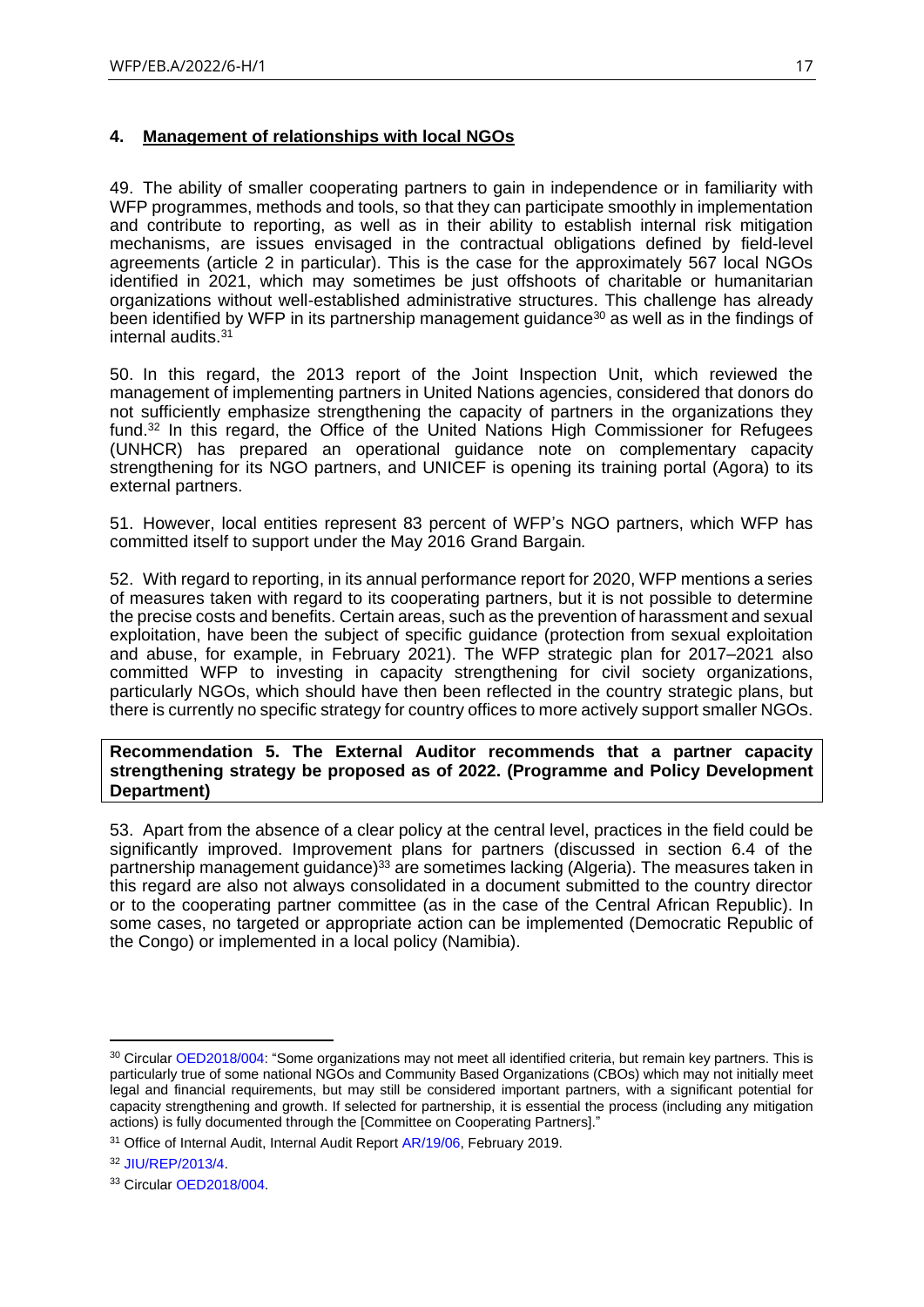#### **External Auditor observations made during the field audits in 2021**

Systematize the training of cooperating partners and, in particular, raise their awareness of the importance of providing budget proposals before the expiry of ongoing partnerships (Algeria).

Define and implement a reasoned policy for strengthening cooperating partners' capacities and draw up an annual review (Democratic Republic of the Congo).

Establish a plan for training national and international cooperating partners in administrative tasks related to implementation (Central African Republic).

Explain the capacity-strengthening policy and include it in the standard operating procedures for partnerships (with NGOs or government) (Namibia).

*Source: External Auditor's management letters, 2022.*

54. However, the risk associated with the partner's lack of capacity is real. In a survey by the External Auditor, country directors considered this risk to be mainly operational (71 percent), but also financial (16 percent), while the Office of the Inspector General felt it could also have a negative impact on WFP's reputation, particularly because of the involvement of cooperating partners in the collection and management of beneficiary data.

55. Several country directors (for Ethiopia, Lesotho, Jordan, the Sudan) identified capacity-strengthening as one of the main areas for improvement, which could be addressed in a specific paragraph in field-level agreements or related guidelines. Some country directors (Afghanistan) also felt that greater visibility on the duration of partnerships would encourage partners to invest in capacity strengthening.

56. As a result, local NGOs have strong expectations of an improvement in their performance through partnership with WFP. For example, in the Democratic Republic of the Congo, the Office of Internal Audit found in 2020 that partners were very pleased to be able to benefit from concrete measures to improve their capacities.

57. In the absence of upstream capacity assessments, the implementation of a capacity policy at the local level remains difficult, especially since for more than half of NGOs the main interlocutor is a field office (area office or sub-office), not to mention the difficulties related to the lack of specific funding for this purpose, which could be considered in collaboration with other United Nations partner organizations.

Possible action for the attention of the Secretariat – Include in field-level agreements, where necessary, specific funding for partner capacity-strengthening, possibly in collaboration with partner United Nations entities. (Programme and Policy Development Department)

# <span id="page-17-0"></span>**5. Pooling of management by United Nations entities**

58. In most of the countries in which WFP operates, country offices are called upon to carry out their activities as part of work coordinated by the United Nations country team and, in particular, as part of the clusters in which WFP participates alongside certain other entities (UNHCR, UNICEF, etc.). WFP is co-leading the food security cluster. However, during the seven field audits it carried out in the autumn of 2021, the External Auditor did not observe any specific coordination of the management of cooperating partners.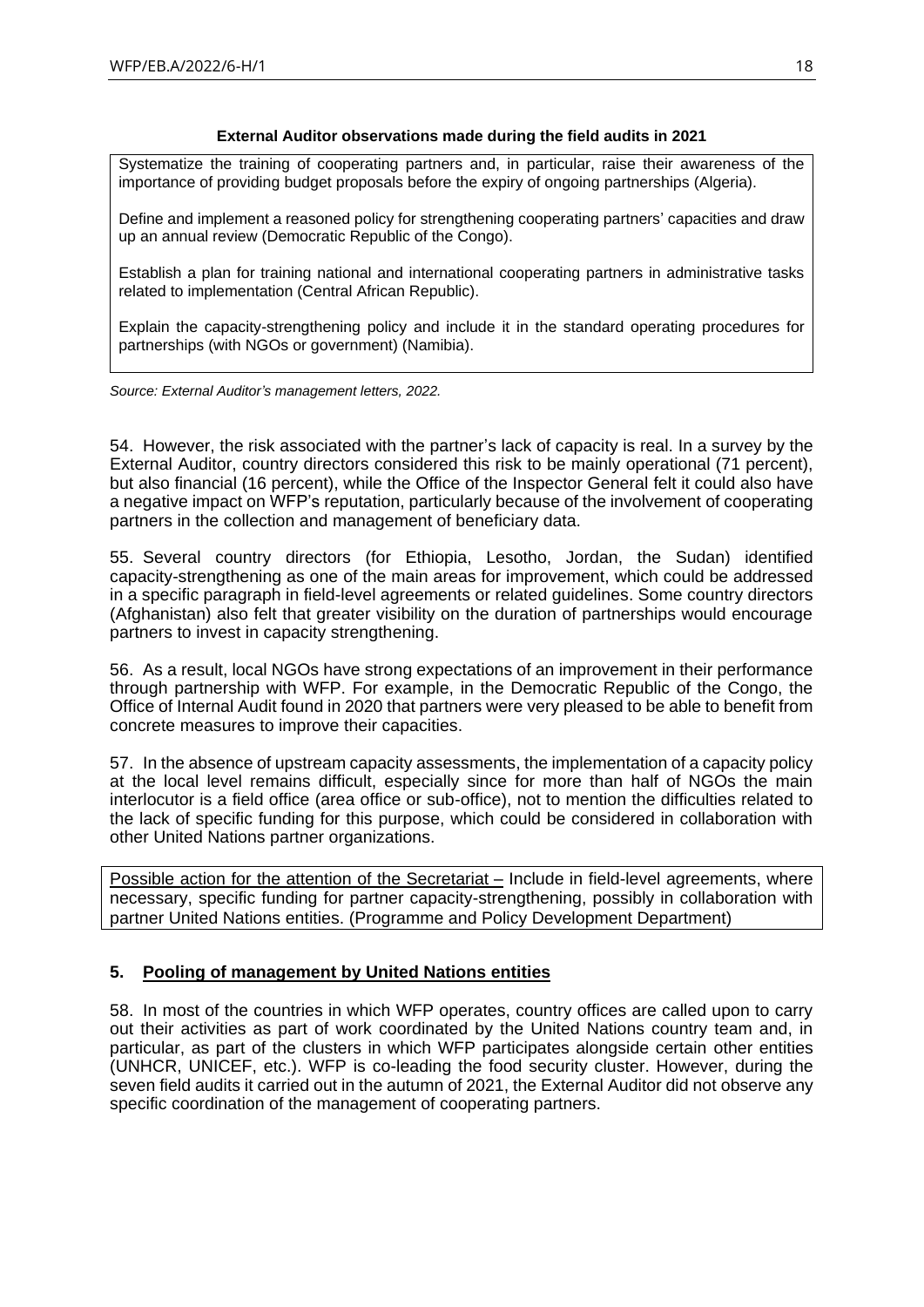59. Other United Nations entities also have an indirect delivery model that means they tend to use cooperating partners – often the same ones as WFP. According to the survey conducted in November 2021 by the External Auditor, more than half of WFP's partners are also implementing projects with other United Nations agencies, primarily UNICEF (44.5 percent of the partners interviewed).

60. As the Joint Inspection Unit had already noted in its 2013 report,<sup>34</sup> the various entities would benefit from improving the sharing of information on partners. In the case of WFP, this would help it find reliable partners, reduce the risks associated with their engagement and reduce the administrative burden on country offices. For partners, this would reduce transaction costs with United Nations entities.

61. In the update to this review, in  $2021$ ,  $35$  the Joint Inspection Unit reiterated its recommendation, suggesting in particular that United Nations agencies employ mutual recognition of cooperating partners, an approach that merits support, as does the circular of the Executive Director on mutual recognition, which is currently under development.

62. The gradual deployment of the United Nations Partner Portal<sup>36</sup> in WFP country offices is a positive development. On the other hand, as several cooperating partners have pointed out, the fact that WFP does not adhere to the Harmonized Approach to Cash Transfers, which has been in place since 2006 and has been endorsed by the United Nations Development Programme, the United Nations Population Fund (UNFPA) and UNICEF, places an additional burden on these partners.<sup>37</sup>

63. The sharing of partner audit projects, initiated by UNICEF and UNFPA, is a good practice, as it allows for the sharing of efforts and provides mutual assurance. However, the audit of country offices found that further progress could be made in terms of cooperation. In Algeria, for example, the country office was not informed of a recent UNHCR audit of its main national partner. In the Tanganyika province of the Democratic Republic of the Congo, the WFP country office's school feeding programmes were clearly not coordinated with programmes of the Food and Agriculture Organization of the United Nations (FAO) and UNICEF. In Pakistan, the people responsible for cooperating partners in the country office did not have direct contact with their counterparts in UNHCR and UNICEF.

64. WFP's special responsibility, given its size and the benchmark it represents for many cooperating partners, should encourage it to work more decisively. As suggested by the Joint Inspection Unit,<sup>38</sup> it should take the initiative and propose a regular inter-agency consultation within the framework of the United Nations country team, involving, where appropriate, the most active cooperating partners. The objective would be to encourage convergence of practices and establish a contractual framework that is as uniform as possible. The discussions launched in 2019 on this topic with certain partners are still under way.

**Recommendation 6. The External Auditor recommends that the United Nations organizations that are members of the food security cluster be invited to engage in a dialogue on the management of cooperating partners and the use of the United Nations Partner Portal. (Programme and Policy Development Department)**

<sup>34</sup> [JIU/REP/2013/4.](https://documents-dds-ny.un.org/doc/UNDOC/GEN/G14/005/41/PDF/G1400541.pdf?OpenElement)

<sup>35</sup> [JIU/REP/2021/4.](https://www.unjiu.org/sites/www.unjiu.org/files/jiu_rep_2021_4_english.pdf)

<sup>36</sup> Se[e https://www.unpartnerportal.org/landing/](https://www.unpartnerportal.org/landing/)*.*

<sup>&</sup>lt;sup>37</sup> As the External Auditor did not investigate the matter further in the present audit, this policy is not the subject of a specific recommendation, although more than a quarter of the country office managers interviewed considered that its adoption would reduce the administrative burden on them.

<sup>38</sup> [JIU/REP/2021/4,](https://www.unjiu.org/sites/www.unjiu.org/files/jiu_rep_2021_4_english.pdf) recommendation 10.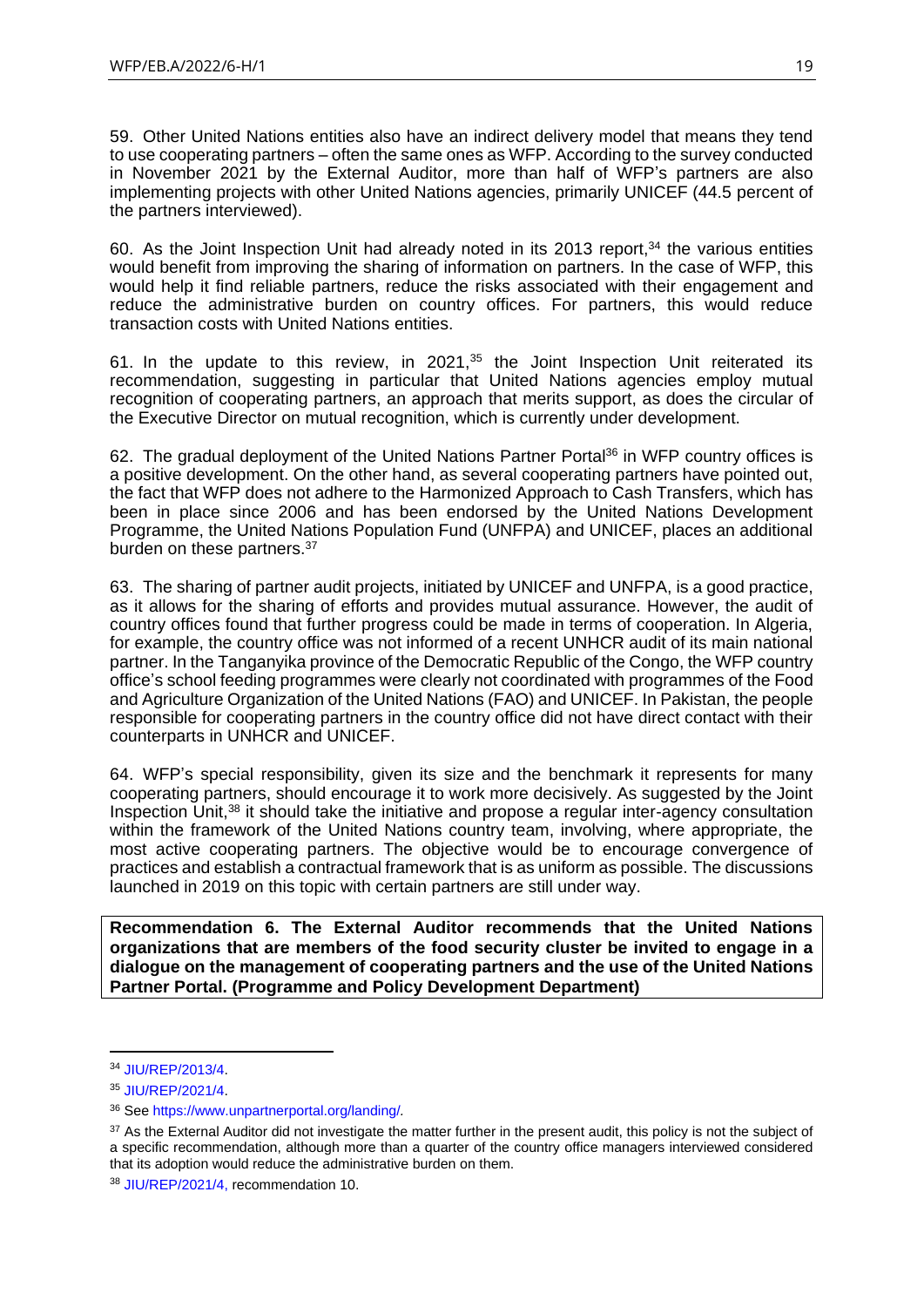**Recommendation 7. The External Auditor recommends that a dialogue with partner United Nations organizations be initiated at headquarters with a view to establishing a common contractual instrument for cooperating partners. (Programme and Policy Development Department)**

# <span id="page-19-0"></span>**6. The contractual instrument for the implementation of collaboration**

65. Apart from government cooperating partners,<sup>39</sup> relations with WFP partners are governed by field-level agreements.

66. The 2012 template has been adapted several times since its creation: in 2013, first, to include clauses on sexual abuse, the fight against terrorism, fraud and corruption, and auditing; in 2017, to include the issue of data protection; and in July 2021, to reduce the number of annexes. This new template developed by the NGO Partnerships Unit is beginning to be used in the field.

67. The number of these agreements, which are signed by country directors, 40 is considerable: it was still 2,180 in 2021, a decrease of 22.1 percent compared to 2018, when WFP had 2,800; indeed, several partnerships are sometimes concluded with the same organization in the same country (depending on the geographical areas or activities), often for less than a year.

68. The field-level agreements contain most of the clauses advocated by the Joint Inspection Unit in its review of the management of implementing partners. Many country offices, such as in Pakistan, have standard operating procedures for their negotiation and implementation.

69. Field managers, however, remain dissatisfied with this instrument. As indicated in the document "Management review of significant risk and control issues – 2020" presented to the Executive Board in June 2021, the main criticisms relate to the insufficient duration of these agreements, motivated, according to the country offices, by the lack of visibility regarding the availability of funding (there is no legal obstacle to longer-term agreements), and the complexity of their clauses.

70. There are similarities in the overall outline of the procurement process and the management of cooperating partners. Accordingly, consideration could be given to the application of certain procurement practices to the management of partners. The provisions of contracts for the purchase of goods and services set out in the procurement manual are indeed close to those of field-level agreements: the definition of need, pricing, clauses relating to protection against sexual exploitation and abuse, etc. The clause relating to the prevention of conflicts of interest (article 13) could also be included in a new field-level agreement template.

71. These elements could provide an incentive to apply the principle of framework agreements (long-term agreements) to field-level agreements, such that an agreement would be signed for a longer period of time (which could match that of the country strategic plan), with general provisions, including programmatic provisions, and with the partnership being activated once the implementation plan and the corresponding funding were confirmed. This would avoid the duplication of certain tasks and thus reduce the administrative burdens referred to by both partners and country directors. In the longer term, consideration could be given locally to transposing existing contract "piggybacking" principles applicable to procurement, i.e. signing up to an agreement already entered into by another organization with a cooperating partner simply by adding an operational plan.

<sup>&</sup>lt;sup>39</sup> WFP does, however, identify 75 field-level agreements with government partners.

<sup>&</sup>lt;sup>40</sup> As noted in particular during internal audits, these agreements are sometimes signed after their implementation (such is the case for 19 of the 20 field-level agreements analysed for the WFP Sudan country office in 2019 (internal audit report [AR/19/14,](https://www.wfp.org/audit-reports/internal-audit-wfp-operations-sudan-july-2019) July 2019).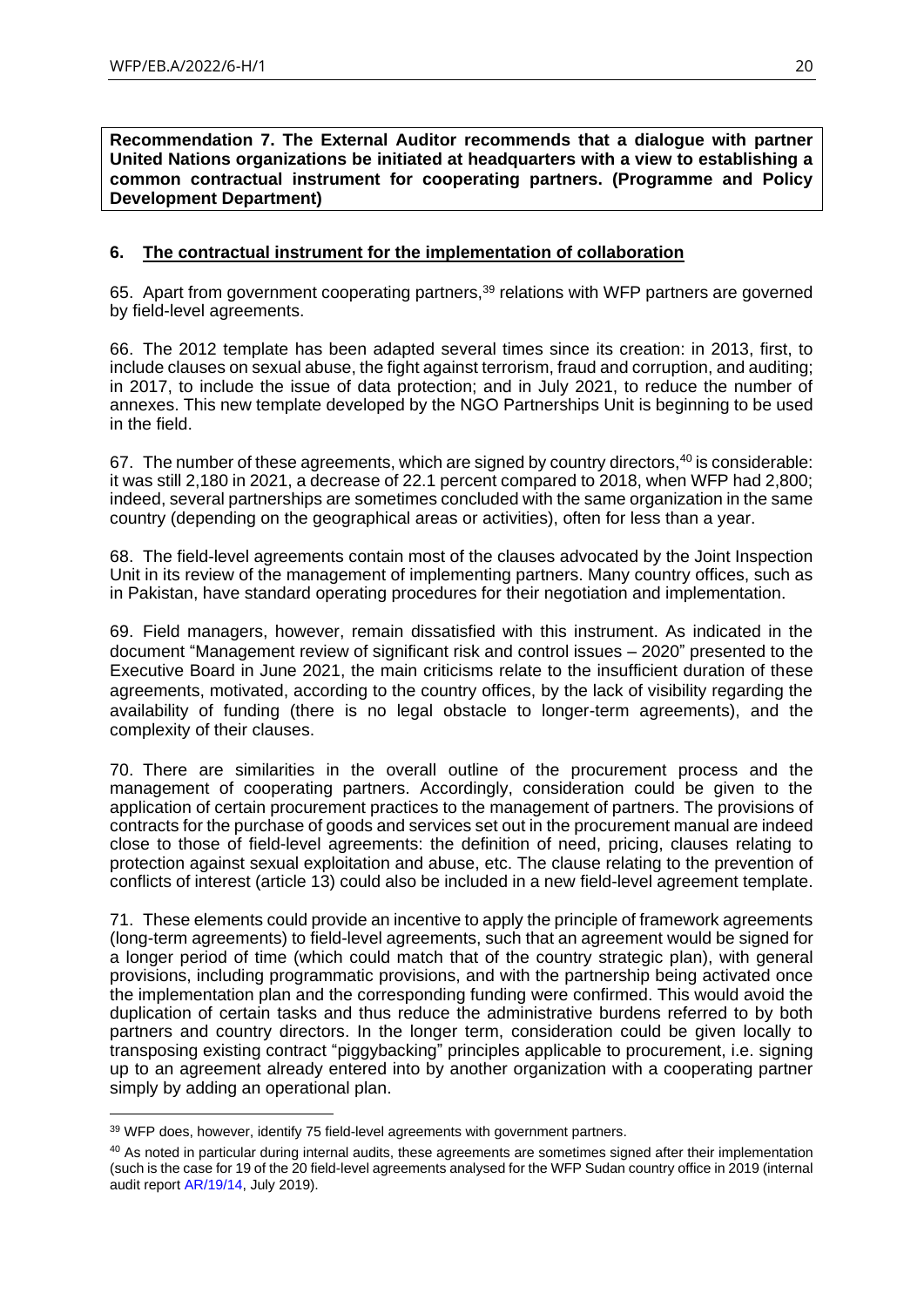72. The NGO Partnerships Unit expects formalities for field offices to be simplified with the digitalization of field-level agreements, planned for 2022 under its digital transformation roadmap, but this will not replace the adaptation of the contractual instrument.

73. Based on the Joint Inspection Unit's analysis and the External Auditor's direct discussions with selected United Nations entities or WFP cooperating partners, field-level agreements could be adapted to take into account the contractual arrangements of other entities.<sup>41</sup>

74. The average duration of field-level agreements has increased in recent years: from 6.5 months in 2016, it went down to 5.3 months in 2017, before rising to 5.5 months in 2018, 6.8 months in 2019, 7 months in 2020, and 7.4 months in 2021. This is a positive development, but remains uneven.

75. Although the duration of field-level agreements is set by country offices, nearly 60 percent of those interviewed expressed concern about the short duration of such agreements. In addition, more than a third of partners found fault with inappropriate durations. One suggestion might be to decouple the cooperation agreement, which would take the form of a framework agreement, from financing, which would come through contract addenda, in order to reduce the administrative burden and formalities of renewal. Some United Nations entities already distinguish between an overall contractual framework and funded actions.<sup>42</sup> The duration of the country strategic plan, usually five years, is in principle the same as that of United Nations system framework documents (humanitarian response plans, among others), which seems appropriate for building sustainable partnerships. Implementation would begin as soon as funds became available, and would be for a period of one year, corresponding to the implementation plans under the country strategic plans.

76. This mechanism would allow for better risk control. Indeed, while the partnership management guidance provides that each field-level agreement must be submitted to the cooperating partner committee before its signature, as stipulated in the various guidance documents available,<sup>43</sup> this step is not performed systematically in the field.

**Recommendation 8. The External Auditor recommends that consideration be given to extending the duration of field-level agreements to match that of country strategic plans, including both a framework agreement and a financing addendum. (Programme and Policy Development Department)**

#### <span id="page-20-0"></span>**7. Cooperating partner information systems**

77. Information systems support the management of cooperating partners not only by facilitating the implementation of the partnership cycle, but also by providing reliable and aggregated data for WFP's various levels of decision making.

78. According to the survey of country offices carried out by the External Auditor in November 2021, 35 country offices consider the information systems for the management of cooperating partners to be inadequate.

<sup>41</sup> Partnership agreement for UNHCR, partnership agreement for UNFPA and FAO, programme cooperation agreement for UNICEF.

<sup>&</sup>lt;sup>42</sup> UNICEF programme cooperation agreements have a maximum duration of five years and follow the country programme document systematically, which also has a duration of five years.

<sup>43</sup> [OED2018/004](https://docs.wfp.org/api/documents/WFP-0000071918/download/) and *[Partnership Cycle Phase II:](https://ngoguidance.manuals.wfp.org/en/partnership-cycle-phase-ii-negotiating-the-field-level-agreement/) [Negotiating the Field Level Agreement](https://ngoguidance.manuals.wfp.org/en/partnership-cycle-phase-ii-negotiating-the-field-level-agreement/)*, September 2021.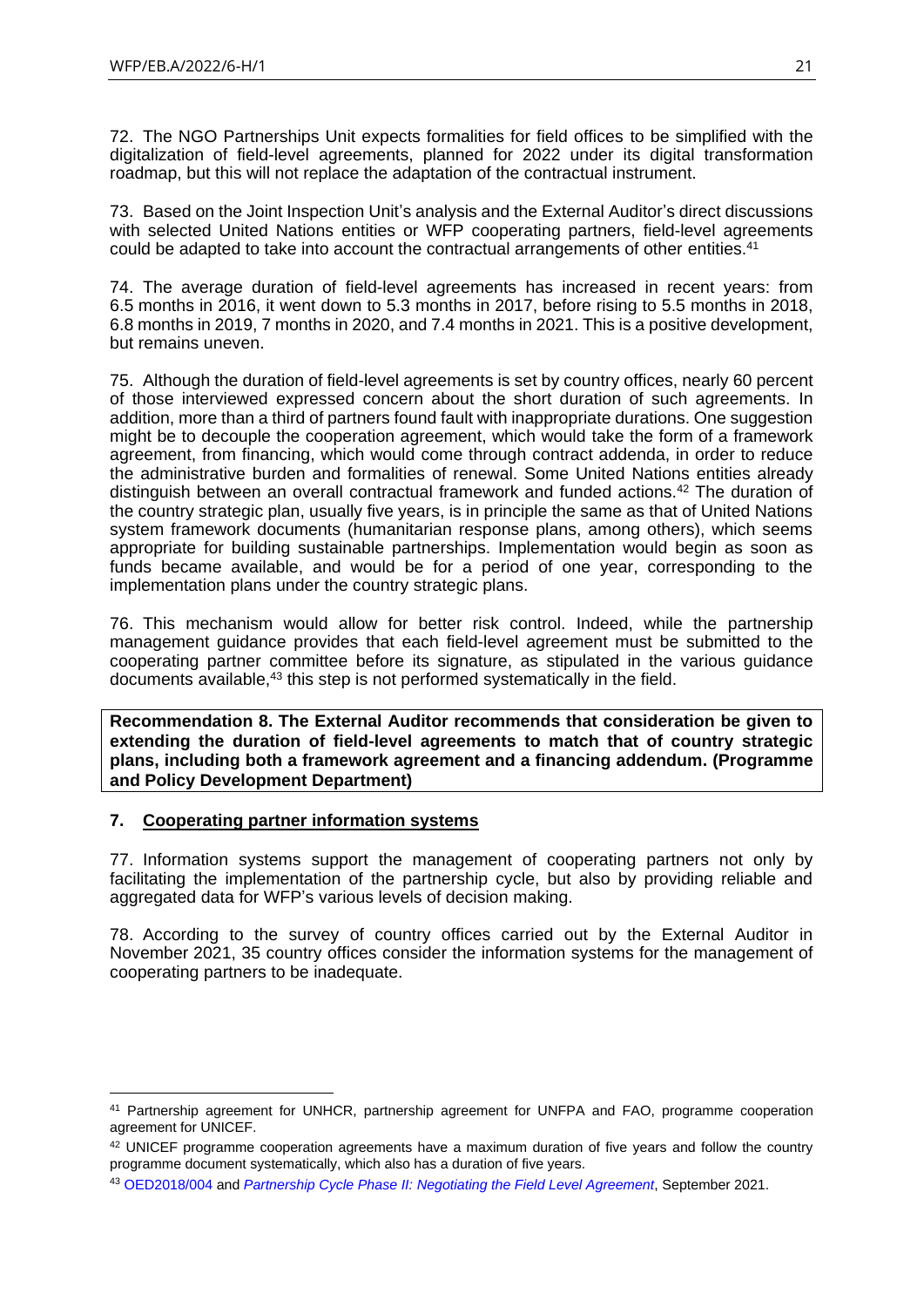79. The NGO Partnerships Unit identified the risk of slow digitalization of the management of cooperating partners,<sup>44</sup> and has high hopes for the digital transformation roadmap that it presented to the Digital Advisory Board<sup>45</sup> in July 2020. The objective was to digitalize management of cooperating partners from end to end by the spring of 2022, a goal that today seems unattainable within the originally planned timeframe. In November 2020, the NGO Partnerships Unit submitted to the same committee the "Partner Connect" tool,<sup>46</sup> one of the objectives of which is to digitalize data collection by transferring it to cooperating partners, which should make it possible to increase the frequency of reporting on distributions and to enhance the data collected.<sup>47</sup>

80. According to the Corporate Planning and Performance Division, which is responsible for the COMET tool, the functionality allowing cooperating partners to register their monthly reports themselves had already been developed for this instrument but it was decided in the first half of 2021 to halt its deployment.

81. No cost-benefit analysis of the development of Partner Connect has been submitted to the External Auditor. The NGO Partnerships Unit and the Technology Division consider Partner Connect and COMET to have different functionality, making such an analysis not useful. However, on the basis of the information available to the External Auditor, this argument rests on the development of features that are not yet available. Moreover, the External Auditor notes the contradictory nature of the information provided by the NGO Partnerships Unit and the Corporate Planning and Performance Division regarding the possibility of obtaining daily operational reports locally through COMET and monitoring the distribution of food in batches, two improvements that would be effected by Partner Connect.

82. The governance of WFP's information systems includes the involvement of the Digital Business and Technology Committee<sup>48</sup> to set strategic direction and oversee WFP's digital effort and related data and technology investments.

83. The Digital Business and Technology Committee is also responsible for digital transformation roadmaps, including that of the NGO Partnerships Unit, which has not yet been submitted to the Committee. Consultation with this committee, also advocated by the leadership group in November 2021,<sup>49</sup> would partially address the lack of coordination between the various stakeholders and answer key questions on costs, timelines for implementation, impact on existing information systems and opportunities for pooling with other United Nations agencies.

84. The NGO Partnerships Unit's performance plan for 2020-2021 sets as a first priority the completion of the deployment of the United Nations Partner Portal, launched in 2018, to harmonize and simplify the management of cooperating partners between the various entities, which the External Auditor considers crucial for improving this management.

85. According to the survey of country offices,<sup>50</sup> 35 percent of country offices consider that the United Nations Partner Portal has had a positive impact on the management of cooperating partners, while 23 per cent consider the improvement to be slight.

<sup>44</sup> Risk register of the NGO Partnerships Unit.

<sup>&</sup>lt;sup>45</sup> The Digital Advisory Board is a body under the aegis of the Technology Division.

<sup>46</sup> Presented to the Chief Financial Officer in June 2021, it received a grant of USD 300,000 for critical corporate initiatives.

<sup>47</sup> Presentation to the Digital Advisory Board. *Closing the data loop*, 24 November 2020.

<sup>48</sup> Circular [OED2021/023.](https://docs.wfp.org/api/documents/WFP-0000135299/download/)

<sup>49</sup> *Leadership group: Risk discussion 2: NGO partnership management function*, November 2021.

<sup>50</sup> According to the NGO Partnerships Unit, 56 country offices had access to the portal at the end of 2021 compared to 17 in January 2021.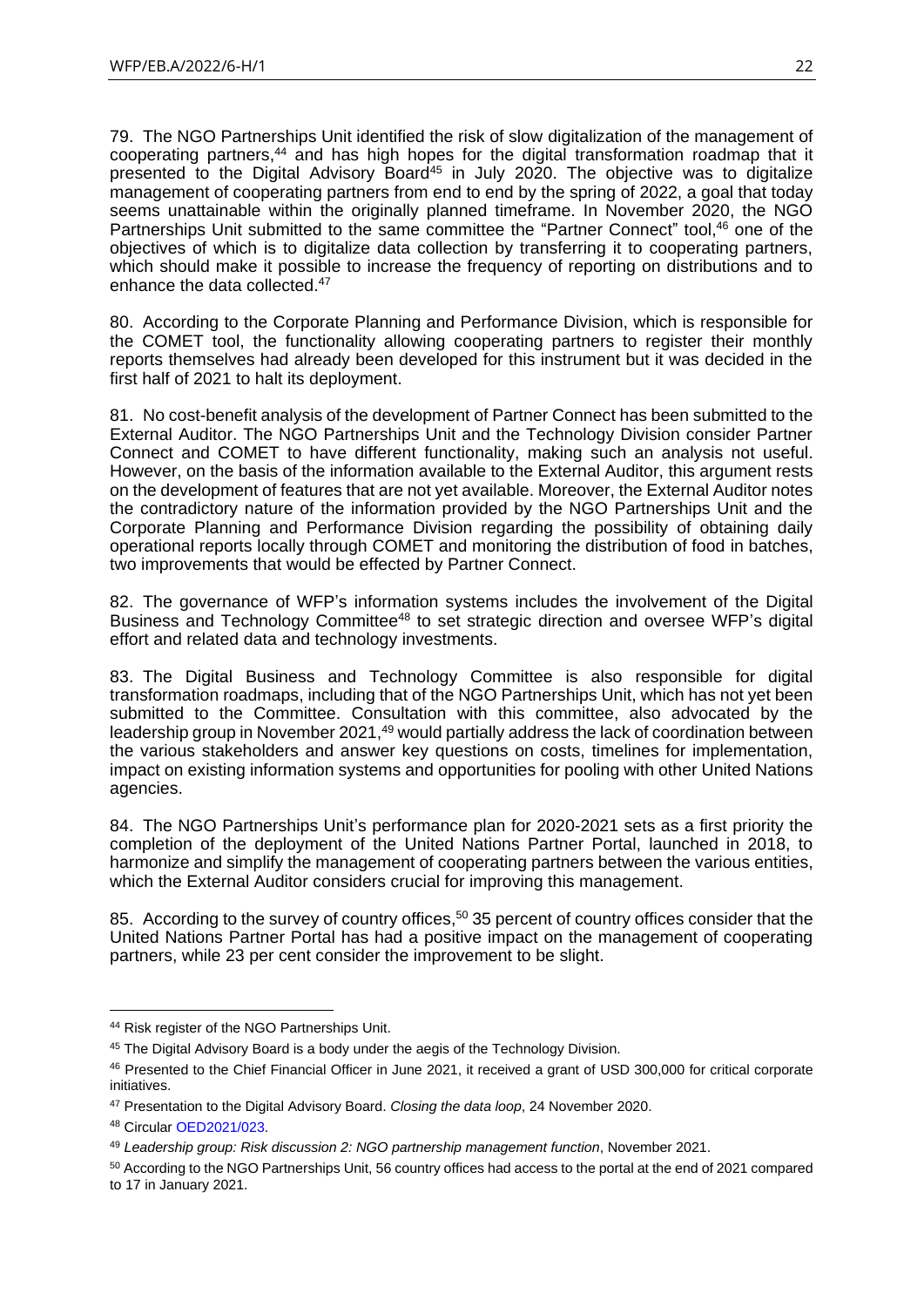86. The NGO Partnerships Unit does not appear to have any evidence on which to assess the level of use of the portal. According to the documents provided by the unit, there are, for example, only 12 users in the Dominican Republic, while according to the field audit conducted in November 2021, only three country office employees were using it.

87. Nevertheless, several hundred people have been trained in recent months under the leadership of the NGO Partnerships Unit, not only at WFP (country offices and regional bureaux) but also at cooperating partners.

88. Moreover, even in countries where the United Nations Partner Portal has been deployed, there is not always a meaningful pooling of due diligence efforts; this was the case in the Democratic Republic of the Congo in the autumn of 2021 despite the portal's having been deployed in that country for several years. The External Auditor therefore recommends that the deployment of the United Nations Partner Portal be assessed and that solutions to make pooling effective be explored.

**Recommendation 9. The External Auditor recommends that the "digital transformation roadmap" for cooperating partners be presented to the Digital Business and Technology Committee and that steps be taken to ensure that all conditions necessary for this project to be continued are met. (Programme and Policy Development Department, Technology Division, Resource Management Department)**

#### <span id="page-22-0"></span>**8. Use of the risk-based approach**

89. As a result of the indirect model adopted by WFP, cooperating partners are at the heart of the risks that it faces. This is not unique to WFP, as the Joint Inspection Unit, in its 2013 review,<sup>51</sup> recommended a risk-based approach to improving the management of these relationships, which it continues to advocate. The existence of this risk at WFP has been noted several times during internal audits.<sup>52</sup>

90. In the risk register template for country offices (November 2021 edition), cooperating partner risk is now included as an operational risk, without distinguishing partners from vendors.

91. The risk associated with cooperating partners is indeed – mainly – operational, as any failure by them may jeopardize the achievement of the objectives set out in the country strategic plans. However, as shown both by the verifications carried out by the External Auditor and during internal audits in the case of suspected or established fraud originating with partners,<sup>53</sup> the risk may also be of a strategic, fiduciary or financial nature.

92. In these circumstances, the effort made since 2018 by WFP to improve overall risk management<sup>54</sup> contributes directly to improving this aspect of the management of cooperating partners, which are viewed in this context as external stakeholders. The more widespread use of risk registers by country offices<sup>55</sup> and improvements in their content are signs of progress.

<sup>51</sup> [JIU/REP/2013/4.](https://documents-dds-ny.un.org/doc/UNDOC/GEN/G14/005/41/PDF/G1400541.pdf?OpenElement)

<sup>52</sup> See in particular the following Office of Internal Audit documents: Internal Audit Report [AR/16/12](https://www.wfp.org/audit-reports/internal-audit-wfps-management-ngo-partnerships-october-2016) (October 2016) and "Advisory Assignment on NGO Risks and Oversight" (September 2018).

<sup>&</sup>lt;sup>53</sup> According to data provided by the Office of Inspections and Investigations, complaints relating to cooperating partners accounted for 158 cases in 2020 (25 percent of the total) and 156 cases in 2021 (20 percent), although not all of them concern potential financial losses.

<sup>54</sup> [2018 enterprise risk management policy](https://executiveboard.wfp.org/document_download/WFP-0000099393) (WFP/EB.2/2018/5-C).

<sup>55</sup> By the end of 2021, 79 risk registers from country offices had been received at headquarters.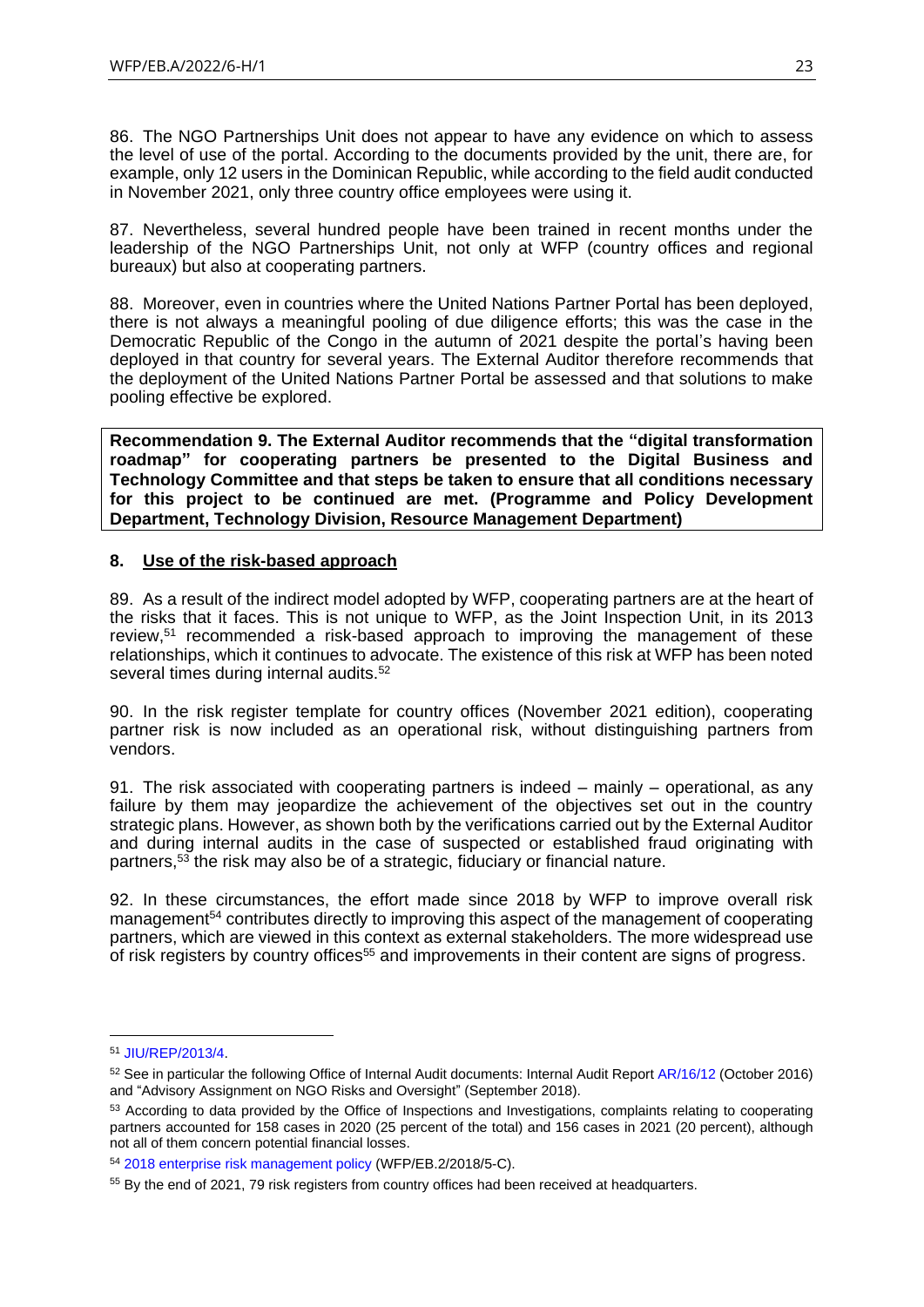93. The risk in the corporate risk register (updated in June 2021) relating to cooperating partners most directly is risk 9 ("Lack of availability and capacity for effective partnerships"). The NGO Partnerships Unit has been tasked with monitoring nine of the mitigation measures for this risk, which is judged to be elevated, as well as two other risk categories: measures related to data protection, deployment of tools and adoption of specific guidelines (including the one on protection from sexual exploitation and abuse).

94. These ambitions have been reflected in the unit's most recent risk register, which listed seven objectives aimed for by the end of 2021, in particular to enhance and digitalize processes and empower regional bureaux in this area.

95. The track record of these initiatives led by the NGO Partnerships Unit, including with the support of the Enterprise Risk Management Division in the second half of 2021, is generally positive despite delays in some areas. For example, the unit has developed a standard procedure for the management of NGO partners by country offices, while the division has implemented minimum control standards for the benefit of these country offices.

96. In 2021, the Management review of significant risk and control issues for 2020 indicated that a number of improvements had been made to the management of partnerships at headquarters. These included updating the partnership management guidance; updating the field-level agreement template in February 2021 to replace the one approved in February 2012; adding new country offices to the United Nations Partner Portal; improving the management of NGO data through the DOTS platform; providing online training on partnership risk management for regional bureaux and country offices; and increasing the staffing of the NGO Partnerships Unit to five posts through the addition of three new posts in 2020, with the designation of a risk management focal point.

97. This progress took place against the unfavourable backdrop of the health crisis. According to the management assurance project presented by the Enterprise Risk Management Division at the 154<sup>th</sup> session of the Audit Committee in March 2021, three quarters of country offices had increased their attention to fraud risk with the support of the NGO Partnerships Unit.

98. However, there remains the problem of a relatively optimistic perception of the risks associated with cooperating partners on the part of country offices, which tend to minimize their importance and frequency in their self-assessments.<sup>56</sup> According to the survey conducted by the External Auditor in the autumn of 2021, half of the heads of country offices consider the risks relating to cooperating partners to be minor.<sup>57</sup>

99. However, the recent analyses by the Office of Internal Audit<sup>58</sup> as well as those of the External Auditor give grounds to consider, as the Audit Committee itself did in its report presented to the Board in June 2021,<sup>59</sup> that the risks associated with partners are significant.

<sup>&</sup>lt;sup>56</sup> As highlighted by an analysis of risk registers conducted by the Enterprise Risk Management Division in September 2021, these risks are not high: risk 2.2.1 (inadequate partner availability or capacity) was only found in two countries in 2021 (Iraq and South Sudan) compared to seven in 2020 (Lesotho, Sri Lanka, Iraq, Ethiopia, South Sudan, Colombia and Ecuador); and risk 2.2.2 (poor or inconsistent quality (of delivery)), only in two countries in 2021 (Libya and Lesotho) compared to one (Lesotho) in 2020.

<sup>57</sup> According to the responses to the survey conducted by the External Auditor in November 2021, for 1 percent of the offices, the risk exposure related to the management of cooperating partners is "critical"; for 35 percent it is "moderate", for 50 percent it is "minor" and for 14 percent it is "negligible".

<sup>58</sup> The Office of Internal Audit considered the management of cooperating partners to be an "area of concern" in its last annual report (June 2021).

<sup>&</sup>lt;sup>59</sup> "Imperfect management and oversight of cooperating partners which, while recognized as a significant risk, is neither sufficiently addressed nor prioritized." [Annual report of the Audit Committee](https://executiveboard.wfp.org/document_download/WFP-0000127478) (WFP/EB.A/2021/6-C/1).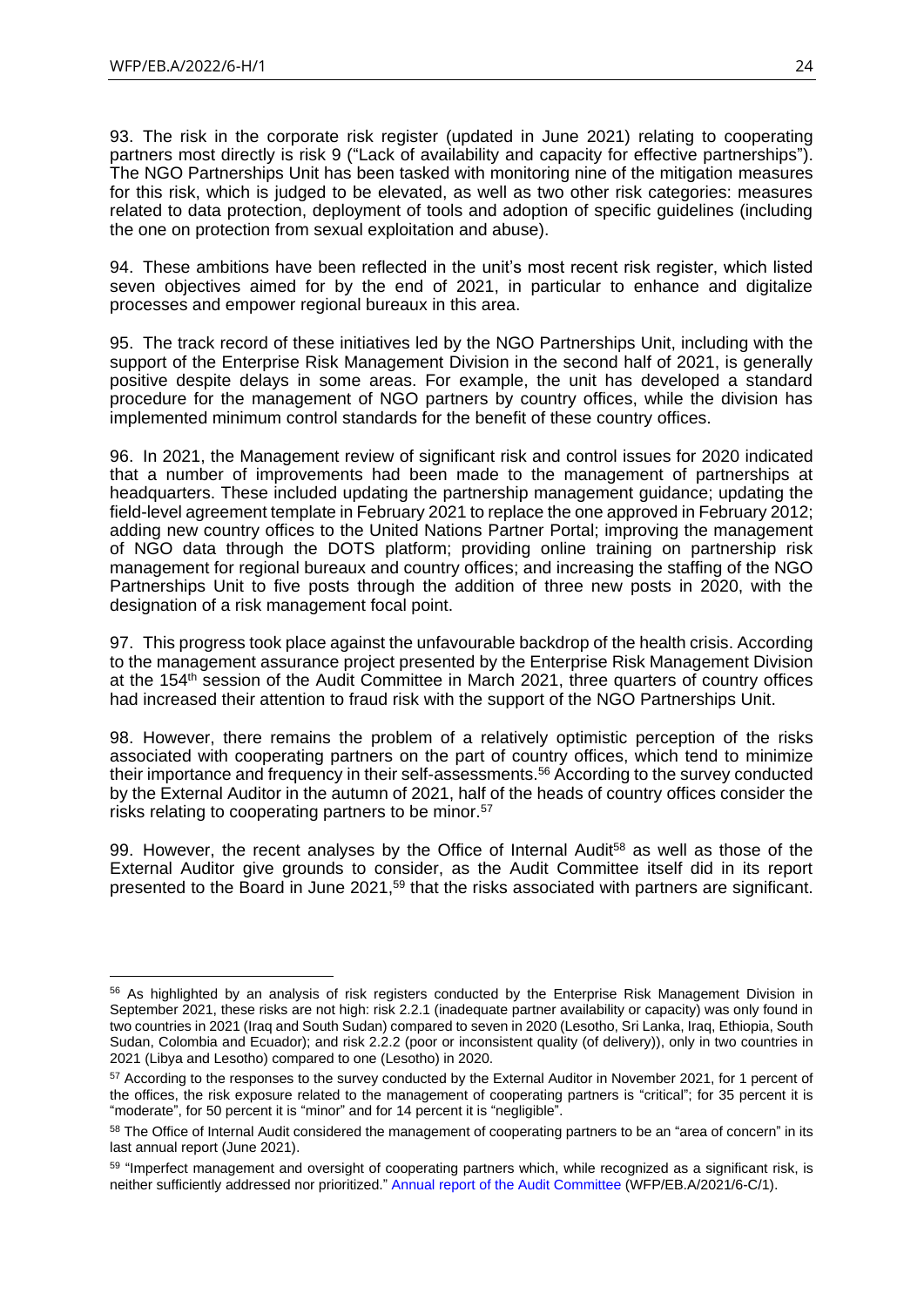Indeed, since 2019, two thirds of internal audit reports<sup>60</sup> dealing with cooperating partners report weaknesses in the approach to risk in this area. Five of the seven field office audits $61$ conducted by the External Auditor in the autumn of 2021 also revealed persistent weaknesses in the management of these risks.

100. Apart from the due diligence process, which remains necessary, a specific risk analysis should be conducted when selecting a partner, as is done for example by UNHCR.<sup>62</sup> This approach would allow for greater objectivity and accountability for risks at the country office level. This internal analysis will need to be incorporated into the overall assessment of partner capacity referred to in the partnership management guidance. Its results should be shared with the regional bureaux and headquarters.

101. In conclusion, efforts to prevent and reduce the risks associated with the management of cooperating partners should be continued and stepped up in two areas: assigning responsibility for the risk strategy at an appropriate level of the hierarchy, and assessing risk when selecting a cooperating partner.

**Recommendation 10. The External Auditor recommends that risk analyses be conducted systematically in the selection of cooperating partners and that the results be shared at the regional and central levels. (Programme and Policy Development Department, Enterprise Risk Management Division)**

# <span id="page-24-0"></span>**9. Supervision of service delivery by cooperating partners**

102. The monitoring strategy for WFP country offices distinguishes three stages relevant to cooperating partners: output monitoring, which enables verification, inter alia, of the number of beneficiaries, the quantity of food distributed and the volume of cash-based transfers made, based on the reports provided by partners and entered in COMET after verification; process monitoring, carried out during field visits (observation of distributions and interviews with beneficiaries); and outcome monitoring, which assesses the impact of assistance on beneficiaries and measures the discrepancies between the figures established at the time of targeting and those for the distributions actually made.

103. The procedures for monitoring and the corresponding responsibilities are accurately documented: standard procedures, guidance documents, monitoring tools. The country office monitoring strategy enables country offices to define and enhance their monitoring of programme implementation. In the Central African Republic, as in other country offices, standard operating procedures have been added to the 2005 monitoring and evaluation procedures, detailing the use of tools (such as COMET) and the stages of monitoring (such as reconciliation of vouchers for cash-based transfer activities).

104. According to the Executive Director's assurance exercise completed in spring 2021, 95 percent of country directors believe that the monitoring of programme activities meets the minimum requirements, with the exception of those in a few countries such as Tajikistan, Liberia, the Dominican Republic and Djibouti. However, almost one quarter of country offices (24 per cent) report that quality assurance checks and partner data reconciliation are not performed at least quarterly (LESS, COMET, the WFP digital platform for beneficiary and

<sup>60</sup> 15 of 23 reports: Niger 2019, Libya 2019, Syrian Arab Republic 2019, Liberia 2019, Pakistan 2019, Nigeria 2019, Honduras 2019, Yemen 2020, Ethiopia 2020, Myanmar 2020, Democratic Republic of the Congo 2020, Burkina Faso 2021, Ghana 2021, Mali 2021, Somalia 2021.

<sup>61</sup> Dominican Republic, Namibia, Pakistan, Central African Republic and Democratic Republic of the Congo.

 $62$  For each partnership agreement, equivalent to a field-level agreement, UNHCR normally conducts a risk assessment.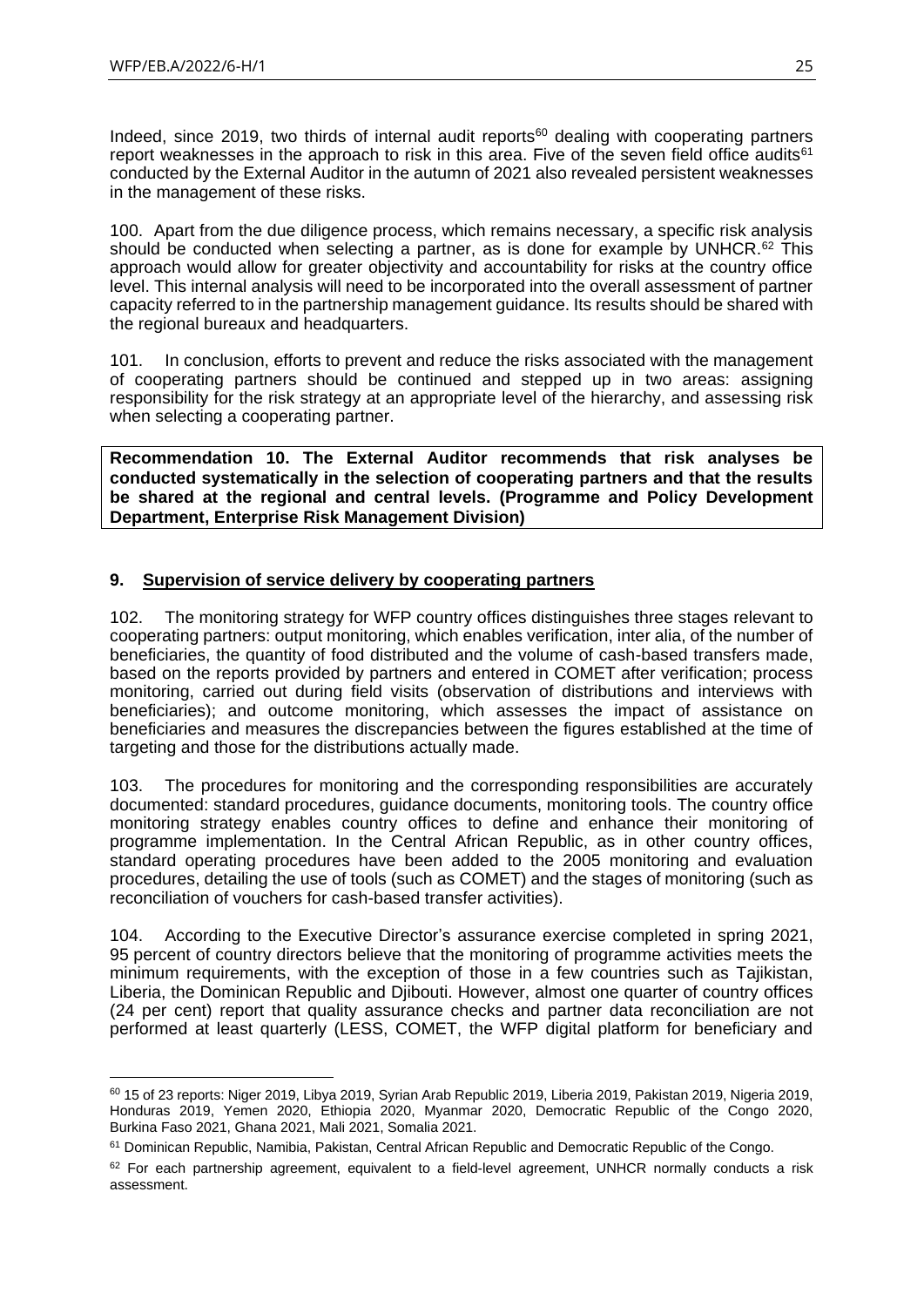transfer data management (SCOPE), call centres, etc.), which may be due in part to the health crisis.

105. Recent internal audits conducted at country offices show that monitoring practices vary widely (total absence of monitoring in Liberia in 2019 and Cameroon in 2021, irregular monitoring in Honduras in 2019 and absence of standard procedures in Ethiopia in 2020), and that this heterogeneity can also occur within a single country (Democratic Republic of the Congo, Ethiopia).

106. The reconciliation process can be distorted upon the formalization of a field-level agreement, due to discrepancies between the figures in different documents (annex to the response to the call for expressions of interest, annex to the field-level agreement, etc.). However, in principle partnerships must be created and validated in COMET within five days of the signing of agreements, and they must be created as soon as an agreement is reached with planned outputs or shared objectives. This deadline is not always met, as several months may in fact elapse before this validation.

107. The field-level agreement template specifies that each cooperating partner must provide periodic activity reports (article 4.1 - general conditions), in particular:

- monthly reports on the quantities distributed, provided to WFP at the end of each month. Outputs for each month must be validated no later than the 20th of the following month; payment to the cooperating partners must be made no later than 15 days after the validation of the monitoring reports by WFP;
- the cooperating partner must, within 90 days from the date of expiry or termination of the agreement, submit a final report to WFP containing information on all the activities carried out under the field-level agreement.

108. According to the COMET standard operating procedures, monthly distribution reports are received and validated at the sub-offices or the country office. This should be clarified, as the reports that cooperating partners send directly to the country office are then sent back to the sub-offices, thereby lengthening the processing time. The digitalization of the monitoring of field-level agreements, as foreseen in the NGO Partnerships Unit's digital transformation roadmap, could enable real-time monitoring by the country office and sub-offices.

109. SCOPE data is verified by the sub-offices, by cross-checking with the distribution reports, before being entered in COMET. However, the quality of the data transmitted by the cooperating partners is poor, with incomplete data, unjustified deviations from the objectives set in the contractual documents, inadequate aggregation, etc.

110. The sub-offices encode the data and then transmit it to the country office, which sends the partner a statement of the data entered. The partner then sends a report to the country office and sub-offices indicating any errors. In the event of disagreement, however, the number of times this goes back and forth between the partner and the field office, the sub-office and the country office is not limited. The international NGO COOPI has expressed the wish that a focal point be appointed in each country office to resolve billing problems with partners.

111. The reconciliation between LESS and COMET and the reconciliation of invoices at WFP also give rise to delays, as the reconciliation is carried out manually. Indeed, if COMET's data is not up to date, the cooperating partners cannot issue their invoices. At the same time, the Corporate Finance Division requires that advances be reconciled. To circumvent this roadblock, fixed costs are paid without waiting for the outcome of the reconciliation.

112. As a result of the late submission of distribution reports and invoices by partners, the country office cannot perform regular reconciliations. In Benin and Nigeria, for example, they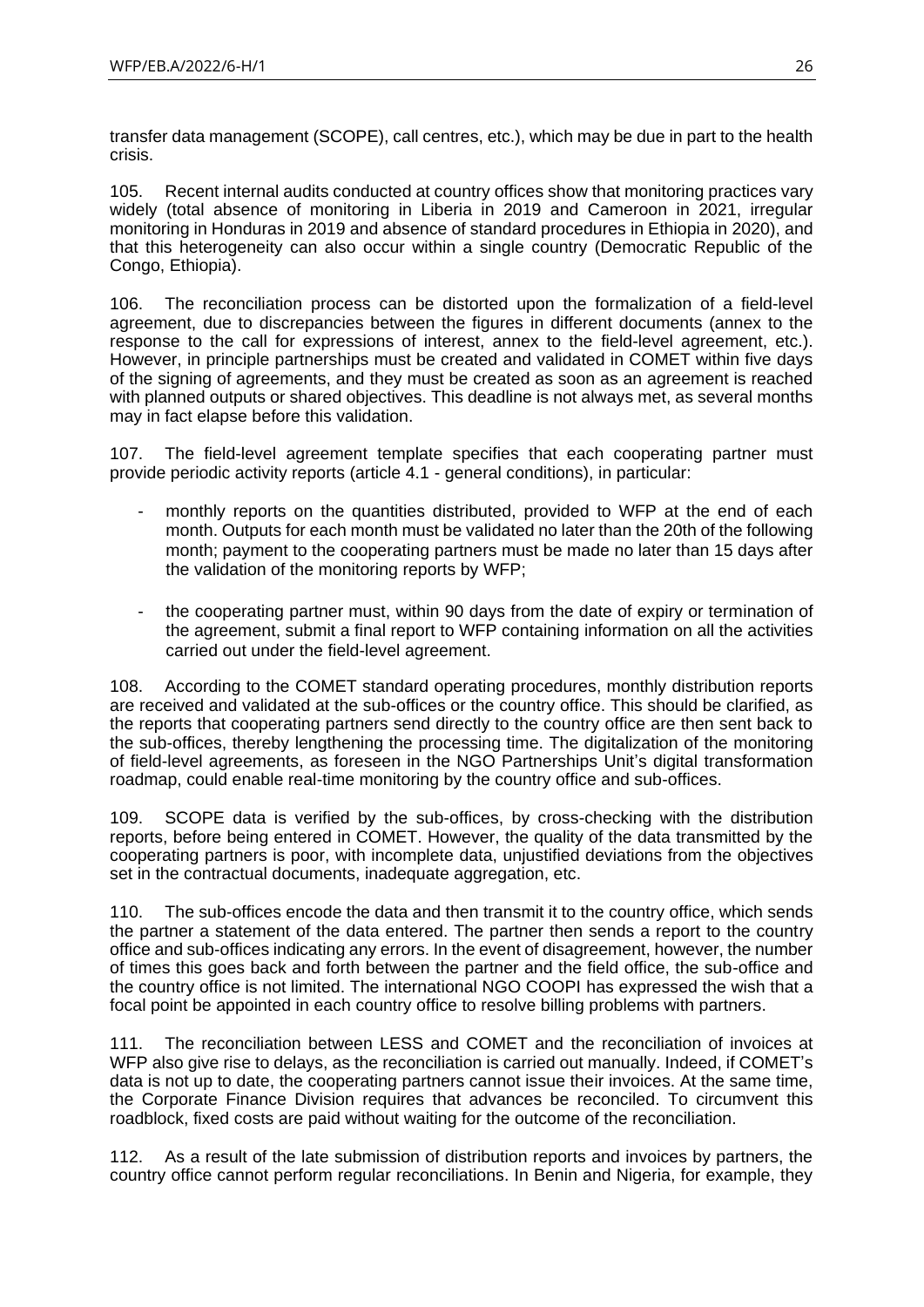are performed annually. In October 2021, according to COMET, in the Central African Republic 94 percent of the January 2021 activity reports were validated, the proportion being 22 percent for September 2021, but there were also discrepancies between deliveries and distributions (889 mt). As a result, partners may be paid several months or even a year late (World Vision International).

113. WFP's guidelines on monitoring also remain focused on traditional operations. In Cambodia, monitoring is to be carried out by partners, the national government and decentralized bodies as part of the handover of responsibility for programmes to the government. However, there is little guidance in WFP on the assessment of monitoring standards and practices of government partners in a decentralization process.

114. In these circumstances, it is essential to better understand the difficulties encountered by cooperating partners in the monitoring they are required to carry out and to provide solutions, rather than waiting for them to be reported in the periodic self-reporting or highlighted by internal or external audits. These difficulties should therefore be taken into account by the cooperating partner committees in each country office, and those continuing to exist should be reflected in periodic reports to the regional bureaux.

**Recommendation 11. The External Auditor recommends that provision be made for the review by the local cooperating partner committees of any difficulties encountered in monitoring distributions. (Programme and Policy Development Department)**

Possible action for the attention of the Secretariat – Report periodically to the regional bureaux on the persistent challenges faced by country offices in terms of monitoring. (Programme and Policy Development Department)

# <span id="page-26-0"></span>**10. Assessment of cooperating partners' performance**

115. The principles and methods for evaluating the performance of partners are set out in the partnership management guidance,<sup>63</sup> which provides for the systematic conduct of ex post evaluations of partnerships upon completion of field-level agreements and before the conclusion of any new agreement.

116. The 2020 standard operating procedure for the management of field-level agreements emphasizes the awarding of a score and the role of the focal point in the context of such an agreement. The final evaluation, the involvement of the cooperating partner in the evaluation and the examination of seven dimensions of the partnership are strictly required.<sup>64</sup> The partnership evaluation is based on a detailed evaluation matrix (annex 6.2 of the partnership management guidance), which is intended to yield a score and a rating of the risk presented by the partnership (high, moderate or low). Reciprocally, the cooperating partner may provide in writing its own evaluation of WFP.

117. The great degree of flexibility given to country offices over partner evaluation leads to widely varying practices. The field surveys carried out by the External Auditor in the autumn of 2021 illustrate this observation:

in the Democratic Republic of the Congo, the country office did not explicitly include the use of the performance evaluation matrix in its monitoring methodology;

<sup>63</sup> Circular [OED2018/004.](https://docs.wfp.org/api/documents/WFP-0000051279/download/)

<sup>&</sup>lt;sup>64</sup> Operational management (25 percent of the score), complementary activities (25 percent), protection, gender, accountability to affected populations, protection from sexual exploitation and abuse (10 percent), reporting and monitoring and evaluation (10 percent), risk management (10 percent), funding (10 percent), logistics (10 percent).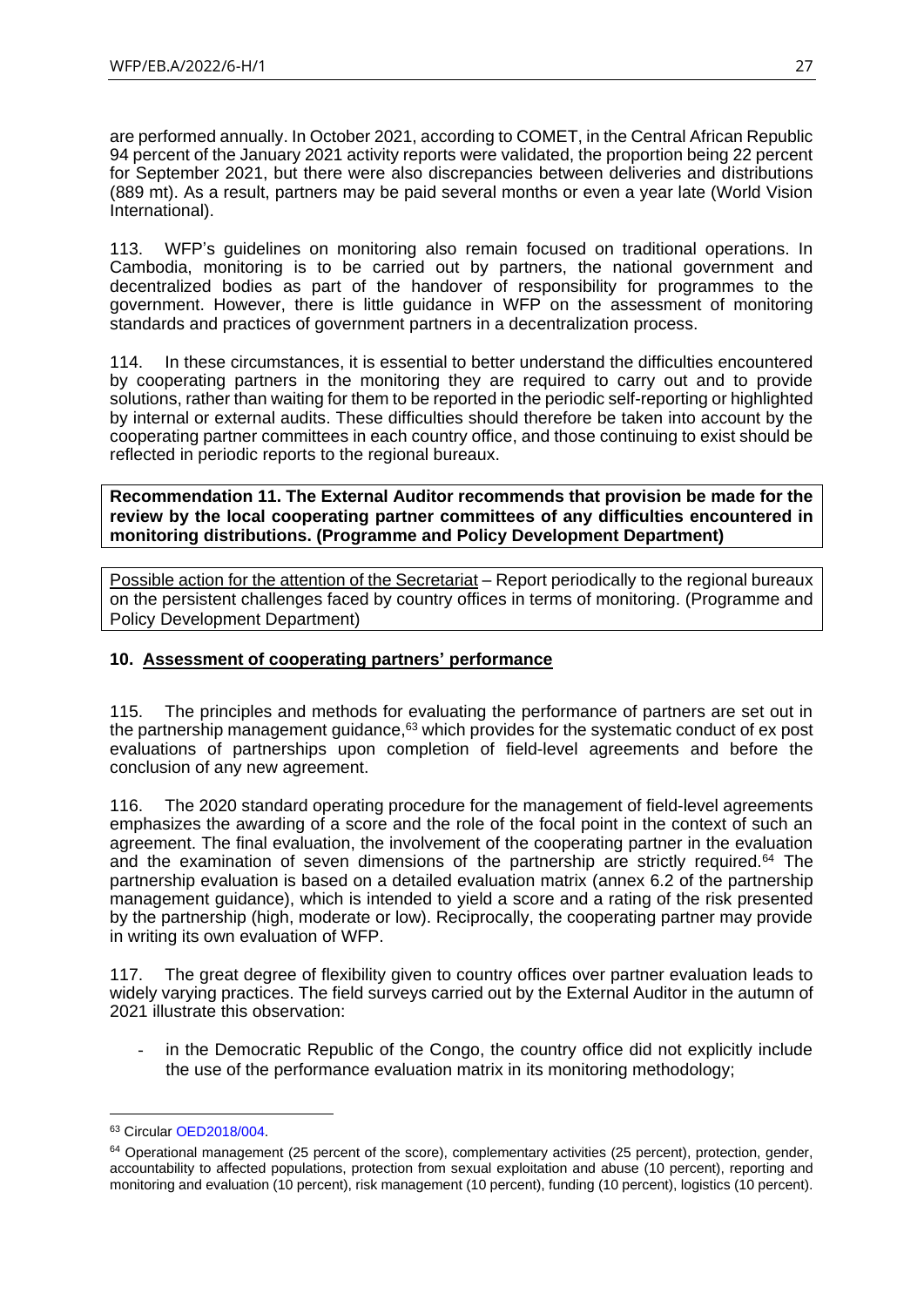- although mobilized for a level 2 response, the WFP country office in the Central African Republic used standard WFP tools to evaluate a few partners each year, without adapting as to substance or form;
- in Namibia, evaluation is not mentioned in the local standard operating procedures on partnership management and is not implemented;
- on the other hand, the WFP Pakistan country office carried out such evaluations in a relatively comprehensive way, although they were not exploited beyond the proper implementation of services, in theory, already verified by means of monitoring.

118. Recently, the Office of Internal Audit has made similar findings. Partner evaluations are not carried out or are not carried out systematically in a number of countries (Sudan, Ethiopia and Honduras), or when they are, they are not effectively used by the country office (Mali).

119. The evaluations that are carried out take place at the end of the year, because they are only linked to the field-level agreements. The overlapping of sub-office and area office tasks could partly explain the fact that the evaluations are not exhaustive. The timing and frequency of partner performance evaluations should be reviewed in the light of the recommendations on agreements with cooperating partners.

120. Country offices do not systematically include these evaluations in the files of individual cooperating partners. They are therefore not currently grouped by partner or by country, although the corresponding assessments are sometimes raised at the meetings of the cooperating partner committees.

121. According to the External Auditor's survey, cooperating partners are satisfied with the recommendations made to them by WFP during their performance evaluations (86 percent agree). However, below-average performance evaluations are rarely followed by improvement plans,<sup>65</sup> with country offices explaining that this is due to the tool's recent introduction (Uganda, Mali, Mozambique). In such cases, evaluations do not enable improvement in partners' efficiency or effectiveness, as confirmed by the 2019 report on Honduras of the Office of Internal Audit.<sup>66</sup>

122. For this reason, the findings of the External Auditor, supported by those of the Office of Internal Audit, do not coincide with country offices' perceptions of their practices. Indeed, 81 percent of them indicated in the November 2021 survey that partnerships were evaluated annually and comprehensively, in line with the standards established by headquarters. Only a few admit that such evaluations are not carried out (Tajikistan) or are carried out informally (State of Palestine).

Possible action for the attention of the Secretariat: Prepare an annual synthesis of evaluations at the country office level and a summary of them for each regional bureau. (Programme and Policy Development Department, regional bureaux)

**Recommendation 12. The External Auditor recommends that an improvement plan be presented to the cooperating partner committees for any partner with weaknesses, before any renewal of an agreement. (Programme and Policy Development Department, Regional Bureaux)**

<sup>&</sup>lt;sup>65</sup> With the exception of Algeria, among the field audits carried out by the External Auditor in 2021.

<sup>&</sup>lt;sup>66</sup> Office of Internal Audit, Internal Audit Report [AR/19/17,](https://www.wfp.org/audit-reports/internal-audit-wfp-operations-honduras-august-2019) August 2019.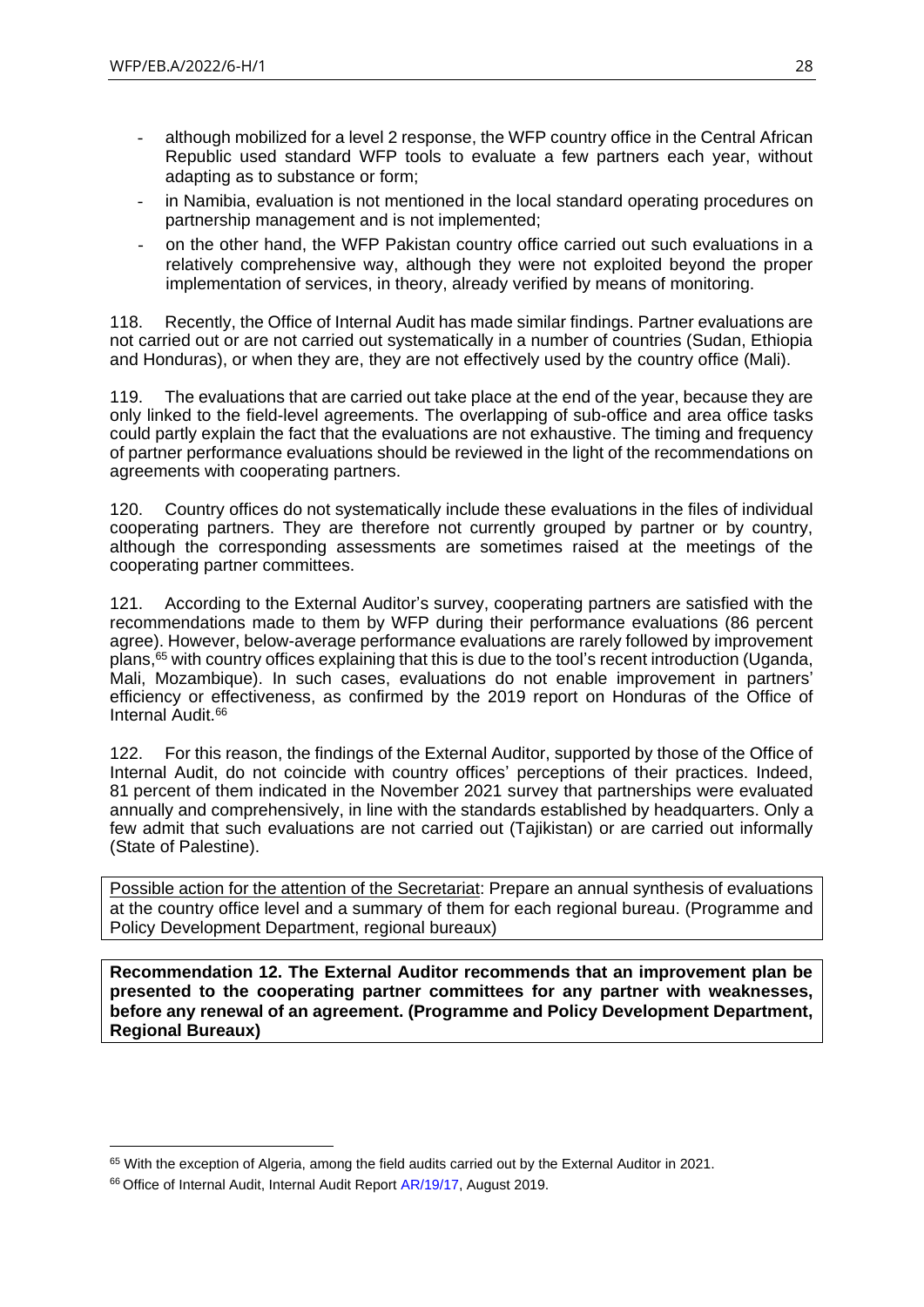# <span id="page-28-0"></span>**11. The support provided by the regional bureaux**

123. The main tasks of the regional bureaux are oversight, strategic advice or facilitation and support for the country offices. They therefore provide support to country offices on the various aspects of the cooperating partners' management cycle, as part of oversight missions. The survey conducted by the External Auditor confirms this role, which varies from office to office.

124. The Dakar Regional Bureau indicates that the risk posed by the management of cooperating partners is high, while four other regional bureaux describe the risk as moderate and the regional bureau in Panama considers it to be low.

125. Oversight missions make it possible to identify areas for improvement. The dialogue between country offices and regional bureaux continues beyond audits and leads to very specific proposals. For example, in the Dominican Republic, the regional bureau in Panama helped the country director to determine how to improve the management of field-level agreements, and training tailored to the country office is being prepared for the first half of 2022.

126. During these missions, the regional bureaux use a checklist and the fraud and corruption prevention manual (2020)*,* both developed by headquarters.

127. In order to properly support country offices in managing cooperating partners, regional bureaux are seeking to formalize and clarify their support role through the establishment of task forces and a better separation of their tasks from those of headquarters. In this regard, the lack of a systematic team structure in country offices and regional bureaux hampers fluid communications.

128. With regard to the division of labour with headquarters, the hierarchization of responsibilities for partner management is clearly defined in the partnership management guidance:<sup>67</sup> "Regional bureau: Has the primary accountability for supporting country offices work on partnership ...." "Headquarters: The NGO Partnership team in [the Partnerships and Advocacy Coordination Division] provides corporate support and guidance to regional bureaux and country offices on NGO partnership management issues."

129. As already noted by the Office of Internal Audit in its 2016 report, <sup>68</sup> however, the specific missions of the regional bureaux are not specified in corporate guidelines and overlap with those of headquarters or country offices. Work started with the regional bureaux in June 2021 at the initiative of the NGO Partnerships Unit to better distinguish the various levels of responsibility. A first version of terms of reference for country offices for the management of cooperating partners was adopted. Three objectives have been set at the regional level, the first being to ensure that all country offices make use of the United Nations Partner Portal and the other two focused on strengthening the support, including technical support, provided by the regional bureaux in the area of cooperating partner management.

130. The regional bureaux, for their part, say they are prepared to:

participate in the updating of guidelines and document templates going forward. While agreeing that flexibility should be left to country directors, they called for the clarification of rules, including on partnerships with governments, tripartite partnerships, payments, management of advances, due diligence procedures and capacity-strengthening for partners. The regional bureaux would like to have answers to questions that typically arise and to have a directive on the management of government partners;

<sup>67</sup> Circular [OED2018/004.](https://docs.wfp.org/api/documents/WFP-0000051279/download/)

<sup>&</sup>lt;sup>68</sup> Office of Internal Audit, Internal Audit Report [AR/16/12,](http://documents.wfp.org/stellent/groups/public/documents/reports/wfp289030.pdf?_ga=2.200868782.1843055274.1648727496-1269553810.1631800378) October 2016.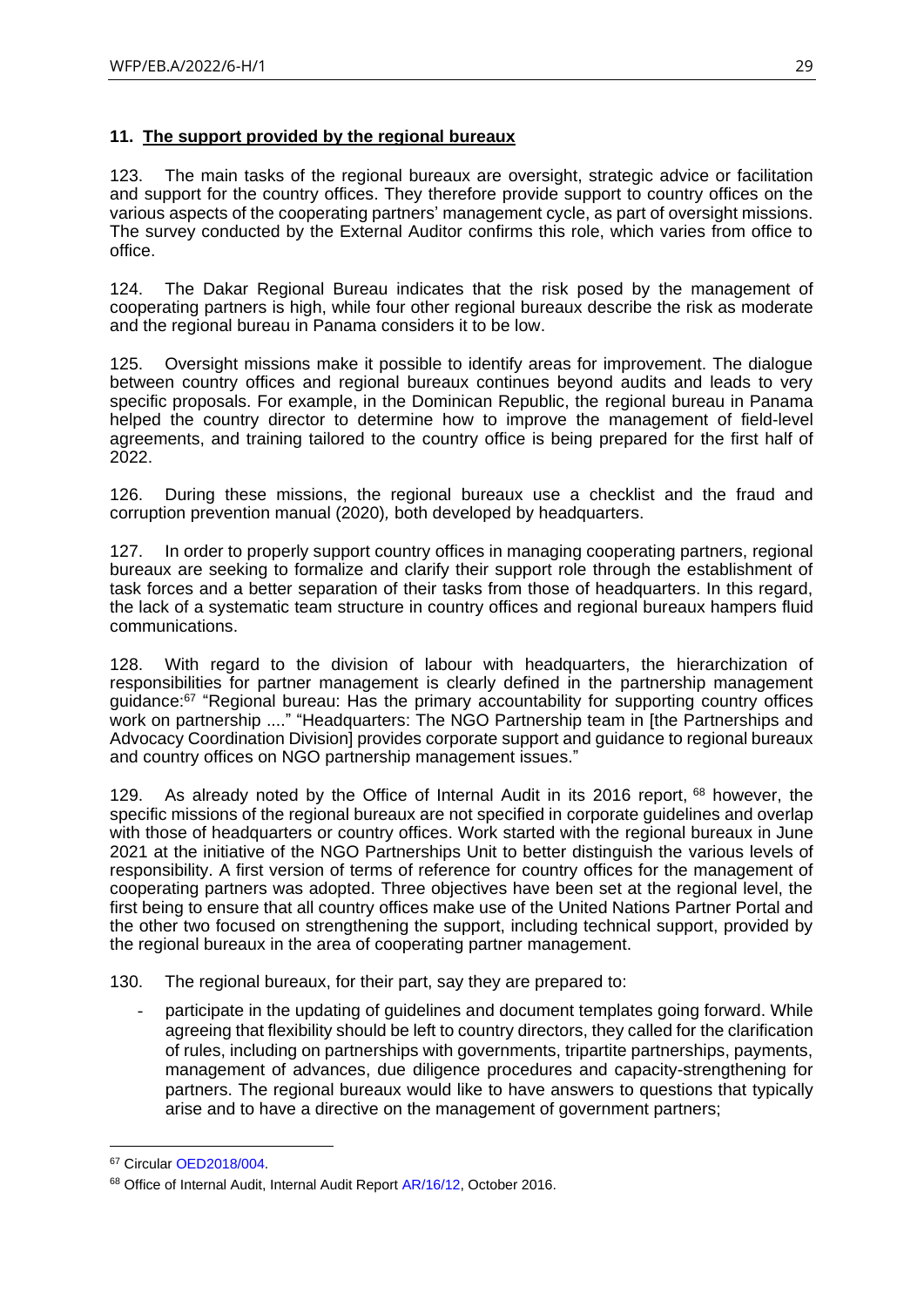- facilitate the regional network of cooperating partner focal points in country offices on the one hand and international NGOs with regional representation on the other;
- monitor the extent to which country offices are complying with their obligations in managing partnerships and assist them in making necessary improvements;
- forward the consolidated information to headquarters.

**Recommendation 13. The External Auditor recommends strengthening the role of the regional bureaux in training, facilitation, verification and reporting to headquarters with regard to cooperating partners. (Programme and Policy Development Department)**

# <span id="page-29-0"></span>**12. Relaying information on cooperating partners to headquarters**

131. The financial flows relating exclusively to cooperating partners that are tracked in WINGS amounted to USD 561.5 million in 2020.<sup>69</sup>

# **Table 4: Flows to partners (excluding value of transfers) in 2020 (***USD million***)**

| <b>Modality</b>        | <b>Flows to partners</b> |
|------------------------|--------------------------|
| Capacity strengthening | 136.34                   |
| Cash-based transfers   | 98.84                    |
| Food                   | 319.50                   |
| Service provision      | 6.77                     |

*Source: WFP, WINGS, Corporate Finance Division.*

132. While the concept of partnership is at the heart of WFP's operating model, its annual performance report contains little information, particularly figures, on cooperating partners. Several of the annexes to the annual performance report could contain data on cooperating partners, but this is not the case. Only annex IX contains specific data, but it has several shortcomings (no distinction is made between small NGOs and large international organizations, the data presented is of questionable reliability, government partners are excluded, and there is a lack of financial data (see table 2 and paragraph 24)).

133. Some donors would like to see improvements in that regard, including more information.

134. This is clearly not unique to WFP, as the Joint Inspection Unit recommended in its recent review that by the end of 2023 the executive heads of the United Nations system organizations should include a chapter on collaboration with and management of their implementing partners in their annual performance reports, giving details of expenditures incurred and the number and categories of implementing partners.<sup>70</sup>

135. In-house reporting on cooperating partners is even more restrictive, as it focuses only on NGOs. The dashboard developed by the Corporate Planning and Performance Division based on COMET relies on flows under field-level agreements in the form of in-kind food transfers or cash-based transfers.

**Recommendation 14. The External Auditor recommends that annex IX of the annual performance report, insofar as it relates to cooperating partners, be supplemented. (Resource Management Department, Programme and Policy Development Department)**

 $69$  Last full year for which data was available at the time of the audit.

<sup>70</sup> [JIU/REP/2021/4](https://www.unjiu.org/sites/www.unjiu.org/files/jiu_rep_2021_4_english.pdf) , recommendation 2.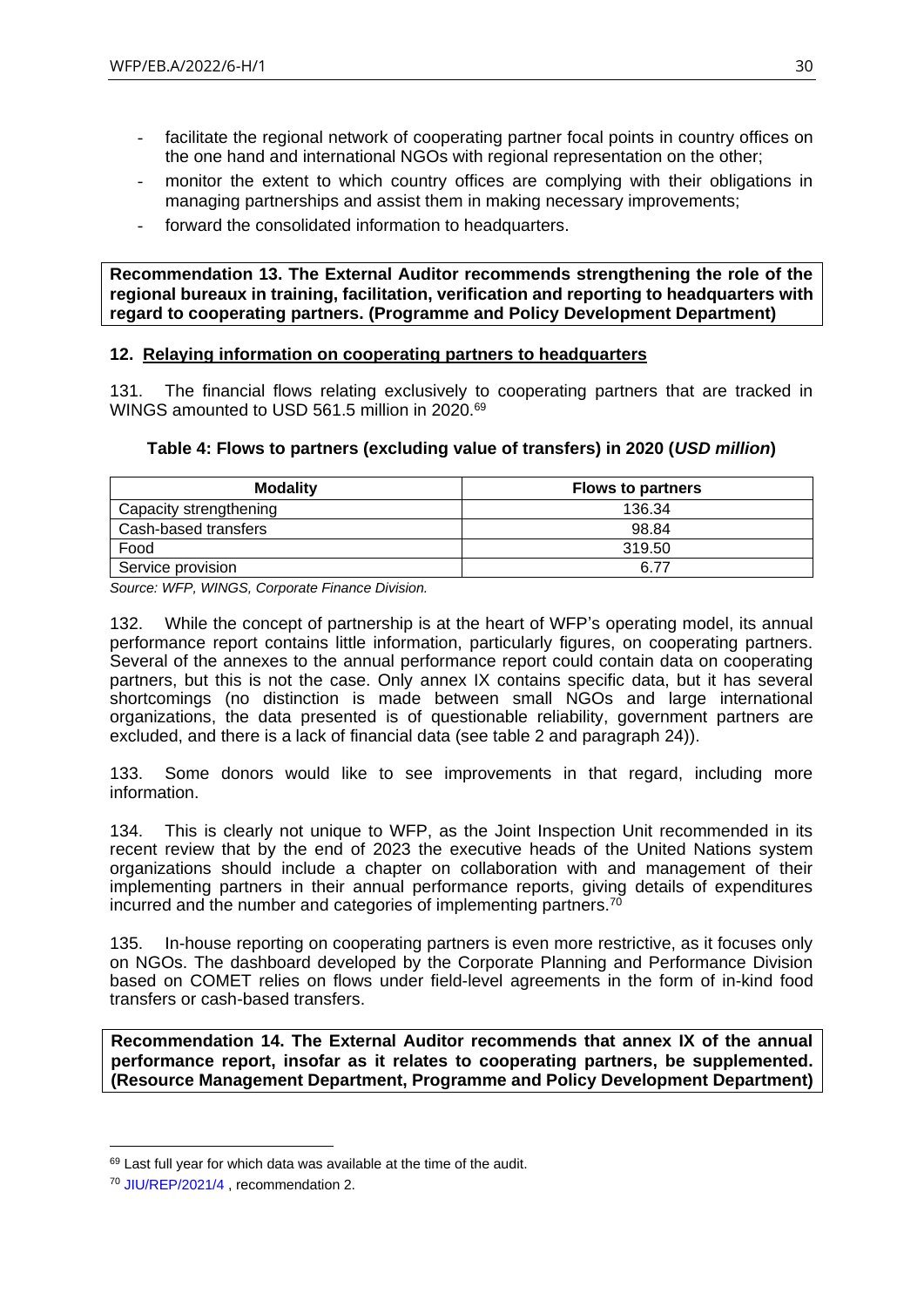136. Guidance on the presentation of annual country reports includes a page on partnerships, which states that this part of the report, which is expected to be about 700 words long, should reflect the value of the various partnerships in achieving WFP's objectives, including those with donors.

137. These guidelines also provide for the presentation of certain points specific to these partnerships, concerning firstly local NGOs, within the framework of the localization strategy called for by the *Grand Bargain*, and secondly government partners, to which more attention should be devoted. A review of several annual country reports<sup>71</sup> shows that the recommended format is followed and facilitates understanding of the partnership mechanisms at stake for the country office, but the reports remain overly descriptive and provide little information on the main cooperating partners or the associated amounts, among other things*.*

138. Paragraph 200 of the annual performance report for 2020 states that: "Since 2013, WFP has consistently met the obligation to transfer at least 25 percent of resources to or through local partners and has maintained a large portfolio of local partners and communitybased organizations that implement WFP programmes." It would be useful for donors interested in the themes of strengthening civil society and transferring capacity to local bodies to know the performance of a country office in relation to this objective, taking due account of the specific modalities of intervention adopted in the relevant country strategic plan.

**Recommendation 15. The External Auditor recommends that quantitative data on partnerships with local non-governmental organizations be included in annual country reports. (Programme and Policy Development Department, Resource Management Department)**

# **IV. ACKNOWLEDGEMENTS**

<span id="page-30-0"></span>139. The audit team thanks the Programme and Policy Development Department and in particular the NGO Partnerships Unit, which greatly contributed to this report, as well as to country offices visited by the auditors, whose directors agreed to share their views and experiences.

*End of audit observations*.

<sup>71</sup> Available online:<https://www.wfp.org/annual-country-reports-2020> under the "partnership*"* tab.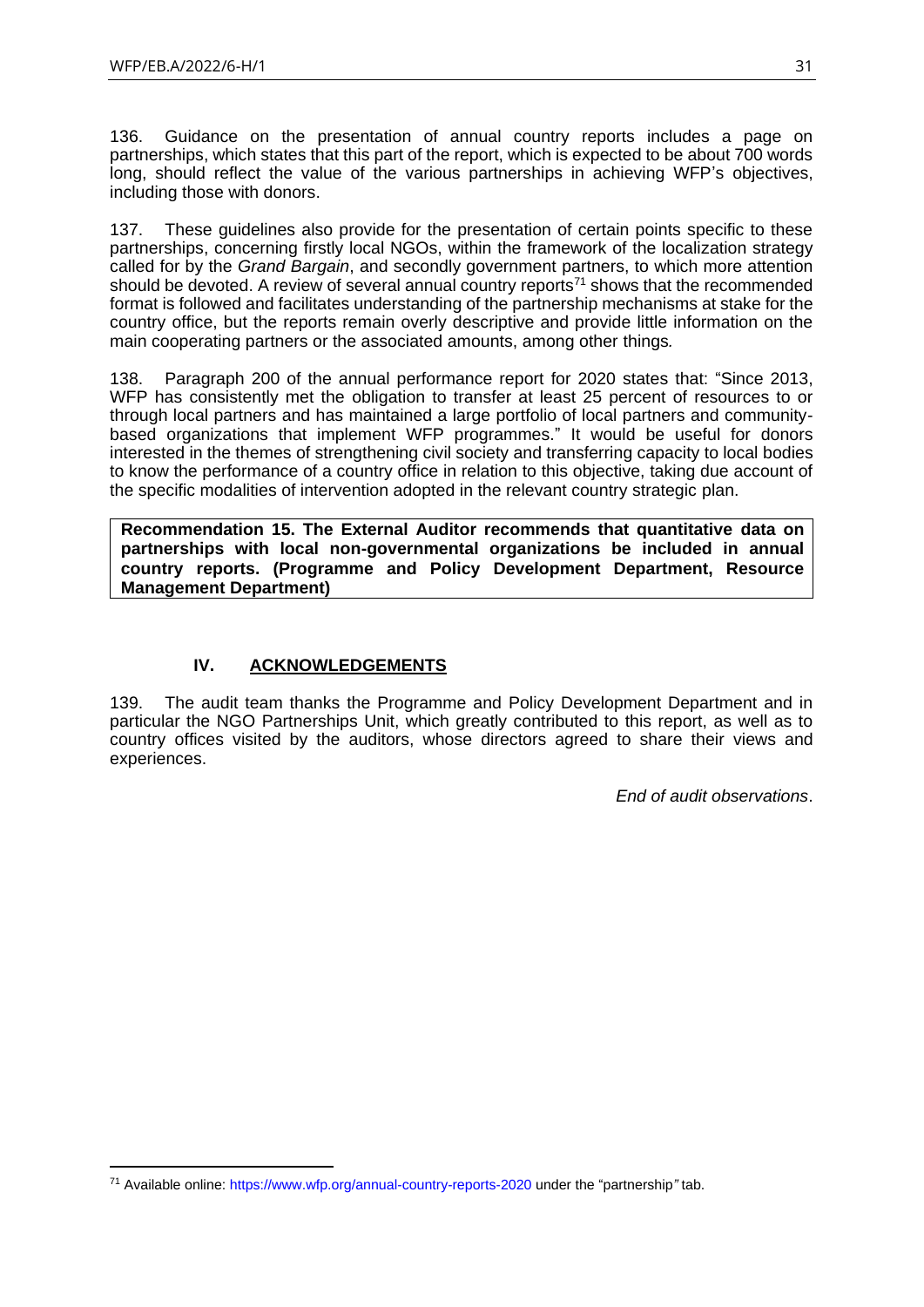# <span id="page-31-0"></span>**Annex 1: Possible actions for the attention of the Secretariat<sup>1</sup>**

- 1. Management of relationships with local NGOs. Include in field-level agreements, where necessary, specific funding for partner capacity-strengthening, possibly in collaboration with partner United Nations entities. (Programme and Policy Development Department).
- 2. Supervision of service delivery by cooperating partners. Report periodically to the regional bureaux on the persistent challenges faced by country offices in terms of monitoring. (Programme and Policy Development Department).
- 3. Assessment of cooperating partners' performance. Prepare an annual synthesis of evaluations at the country office level and a summary of them for each regional bureau. (Programme and Policy Development Department, regional bureaux).

<sup>1</sup> These actions suggested to the Secretariat complement the recommendations listed at the beginning of the report without requiring a follow-up report to the Executive Board.